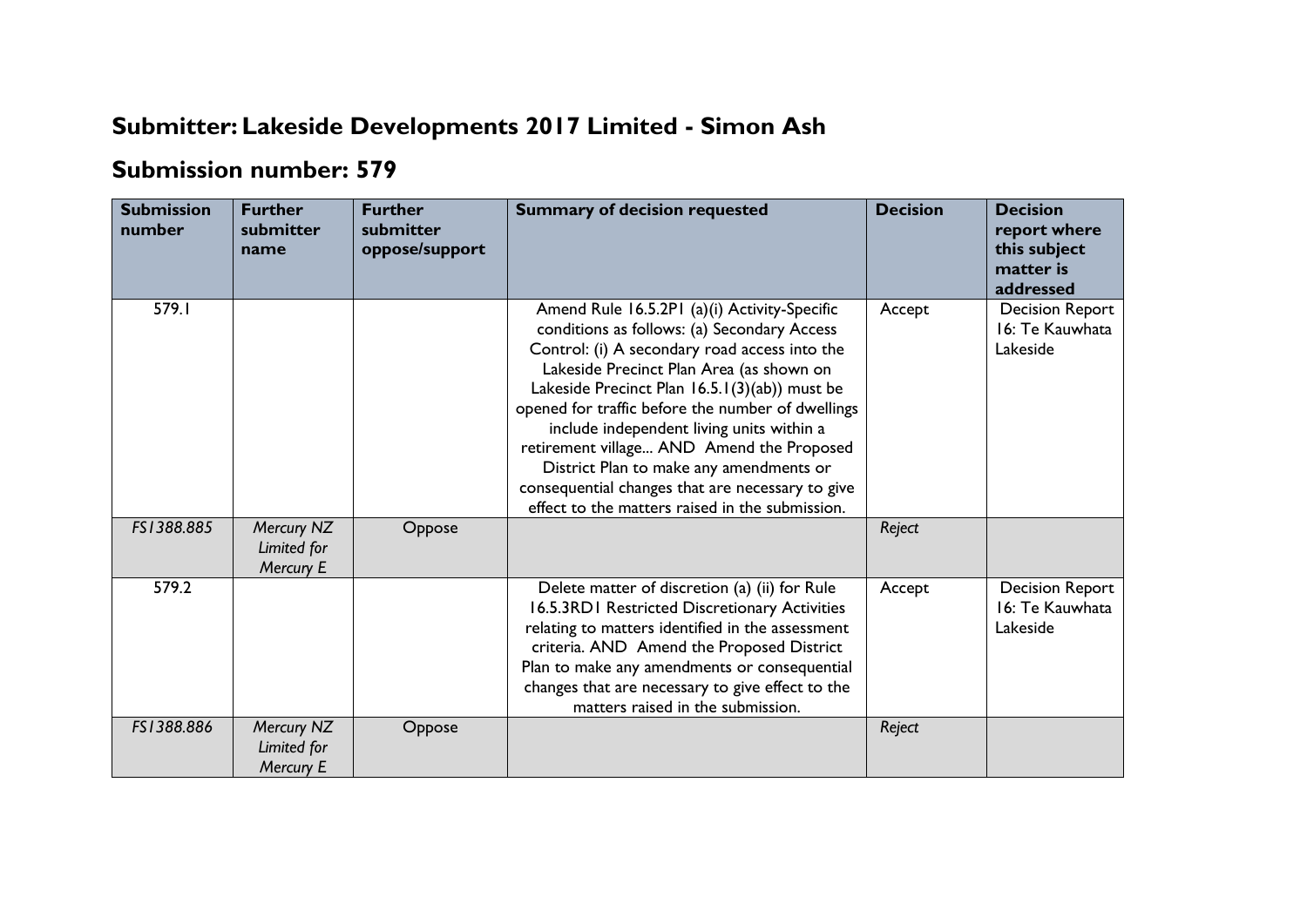| <b>Submission</b><br>number | <b>Further</b><br>submitter<br>name    | <b>Further</b><br>submitter<br>oppose/support | <b>Summary of decision requested</b>                                                                                                                                                                                                                                                                                                                                                                                                                                                | <b>Decision</b> | <b>Decision</b><br>report where<br>this subject<br>matter is<br>addressed |
|-----------------------------|----------------------------------------|-----------------------------------------------|-------------------------------------------------------------------------------------------------------------------------------------------------------------------------------------------------------------------------------------------------------------------------------------------------------------------------------------------------------------------------------------------------------------------------------------------------------------------------------------|-----------------|---------------------------------------------------------------------------|
| 579.3                       |                                        |                                               | Amend Rule 16.5.3 (2) (RD1) (a) (ii) (e) as<br>follows: (ii) A CLDC is in accordance with the<br>Lakeside Precinct Plans identified above if:  E.<br>Lakeside Walkway is within 1030m of the<br>location shown on Precinct Plan Rule<br>16.5.1(3)(c); AND Amend the Proposed<br>District Plan to make any amendments or<br>consequential changes that are necessary to give<br>effect to the matters raised in the submission.                                                      | Accept          | <b>Decision Report</b><br>16: Te Kauwhata<br>Lakeside                     |
| FS1388.887                  | Mercury NZ<br>Limited for<br>Mercury E | Oppose                                        |                                                                                                                                                                                                                                                                                                                                                                                                                                                                                     | Reject          |                                                                           |
| 579.4                       |                                        |                                               | Amend Rule 16.5.4 (1) D2 Discretionary<br>Activities as follows: (iii) Any activity that does<br>not comply with one or more of the activity<br>specific conditions for a permitted activity under<br>Rule 16.1.2 applies under the or Land Use -<br>Effects Rule 16.2 or Land Use Buildings Rule<br>16.3. AND Amend the Proposed District Plan<br>to make any amendments or consequential<br>changes that are necessary to give effect to the<br>matters raised in the submission. | Accept          | <b>Decision Report</b><br>16: Te Kauwhata<br>Lakeside                     |
| FS1388.888                  | Mercury NZ<br>Limited for<br>Mercury E | Oppose                                        |                                                                                                                                                                                                                                                                                                                                                                                                                                                                                     | Reject          |                                                                           |
| 579.5                       |                                        |                                               | Delete Rule 16.5.7.2 P3 Earthworks - general.<br>AND Amend the Proposed District Plan to<br>make any amendments or consequential changes<br>that are necessary to give effect to the matters<br>raised in the submission.                                                                                                                                                                                                                                                           | Accept          | <b>Decision Report</b><br>16: Te Kauwhata<br>Lakeside                     |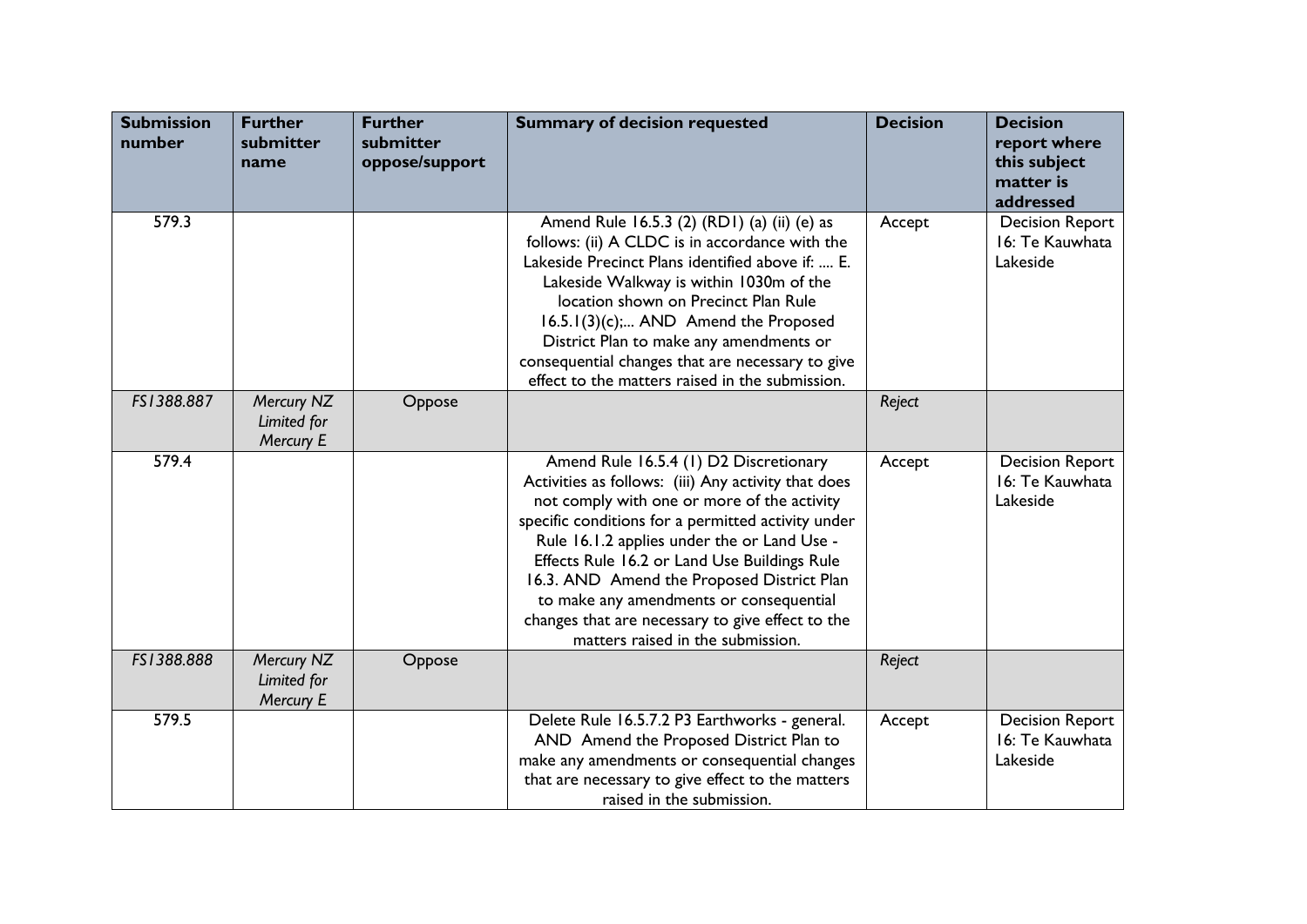| <b>Submission</b><br>number | <b>Further</b><br>submitter<br>name    | <b>Further</b><br>submitter<br>oppose/support | <b>Summary of decision requested</b>                                                                                                                                                                                                                                                                                                                                                                             | <b>Decision</b> | <b>Decision</b><br>report where<br>this subject<br>matter is<br>addressed |
|-----------------------------|----------------------------------------|-----------------------------------------------|------------------------------------------------------------------------------------------------------------------------------------------------------------------------------------------------------------------------------------------------------------------------------------------------------------------------------------------------------------------------------------------------------------------|-----------------|---------------------------------------------------------------------------|
| FS1388.889                  | Mercury NZ<br>Limited for<br>Mercury E | Oppose                                        |                                                                                                                                                                                                                                                                                                                                                                                                                  | Reject          |                                                                           |
| 579.6                       |                                        |                                               | Amend Rule 16.5.9.1 C1 (a) (i) Subdivision<br>Lakeside - general as follows: (i) Subdivision is<br>for an existing or approved housing development<br>or is applied for concurrently with an application<br>for housing development. AND Amend the<br>Proposed District Plan to make any amendments<br>or consequential changes that are necessary to<br>give effect to the matters raised in the<br>submission. | Reject          | <b>Decision Report</b><br>16: Te Kauwhata<br>Lakeside                     |
| FS1388.890                  | Mercury NZ<br>Limited for<br>Mercury E | Oppose                                        |                                                                                                                                                                                                                                                                                                                                                                                                                  | Accept          |                                                                           |
| 579.7                       |                                        |                                               | Delete Rule 16.5.9.2 RD1 (b) (ii) Lakeside<br>Comprehensive Subdivision Consent relating to<br>matters identified in the assessment criteria.<br>AND Amend the Proposed District Plan to<br>make any amendments or consequential changes<br>that are necessary to give effect to the matters<br>raised in the submission.                                                                                        | Accept          | <b>Decision Report</b><br>16: Te Kauwhata<br>Lakeside                     |
| FS1388.891                  | Mercury NZ<br>Limited for<br>Mercury E | Oppose                                        |                                                                                                                                                                                                                                                                                                                                                                                                                  | Reject          |                                                                           |
| 579.8                       |                                        |                                               | Amend Rule 16.5.9.2RD1 (a) (iv) Lakeside<br>Comprehensive Subdivision Consent (CS) as<br>follows: (iv) The Lakeside Walkway is within<br>1030m of the location shown on Precinct Plan<br>16.5.1(3)(c); AND Amend the Proposed District                                                                                                                                                                           | Accept          | <b>Decision Report</b><br>16: Te Kauwhata<br>Lakeside                     |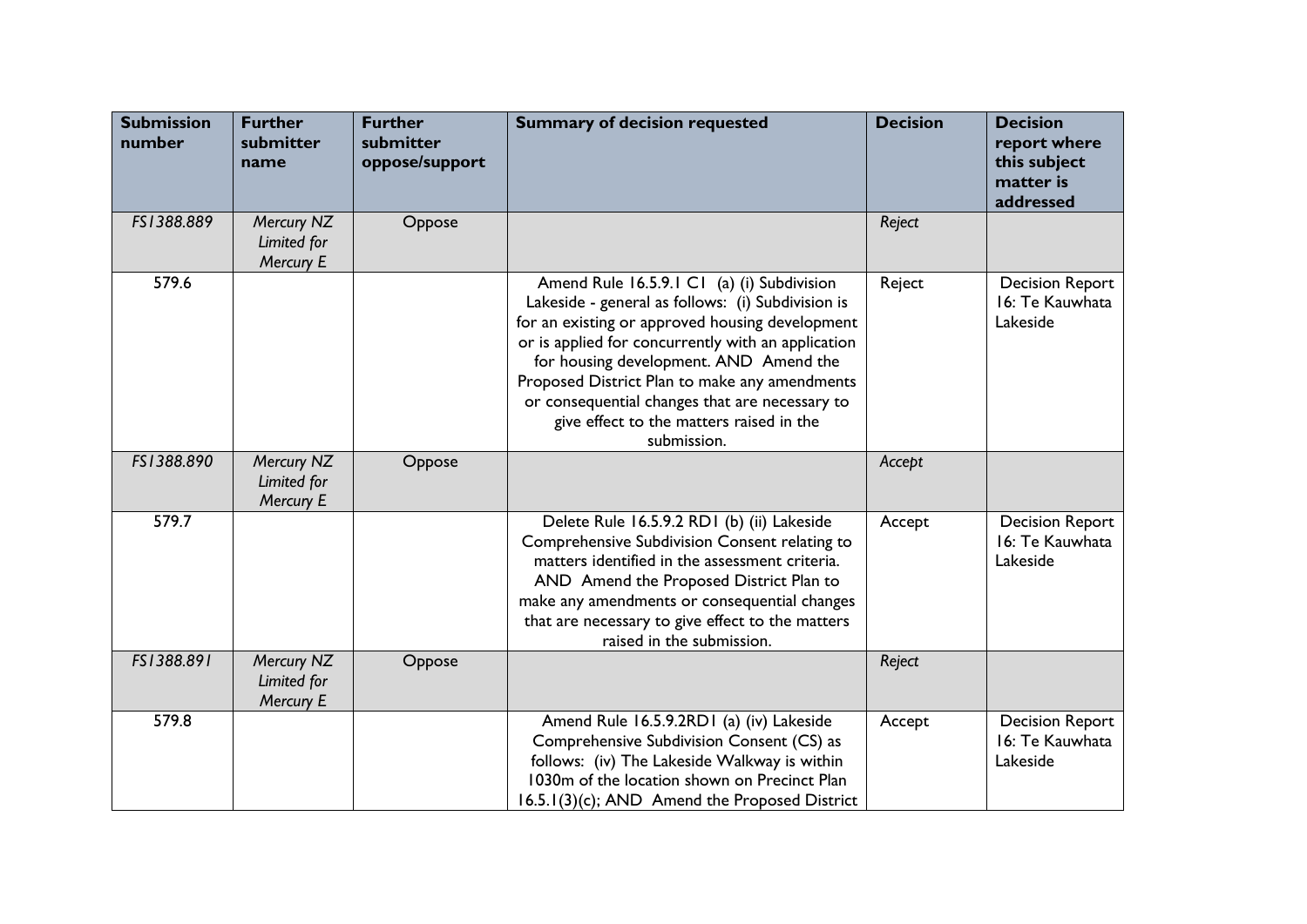| <b>Submission</b><br>number | <b>Further</b><br>submitter<br>name    | <b>Further</b><br>submitter<br>oppose/support | <b>Summary of decision requested</b>                                                                                                                                                                                                                                                                                                                                                                                                                                                                                          | <b>Decision</b> | <b>Decision</b><br>report where<br>this subject<br>matter is<br>addressed |
|-----------------------------|----------------------------------------|-----------------------------------------------|-------------------------------------------------------------------------------------------------------------------------------------------------------------------------------------------------------------------------------------------------------------------------------------------------------------------------------------------------------------------------------------------------------------------------------------------------------------------------------------------------------------------------------|-----------------|---------------------------------------------------------------------------|
|                             |                                        |                                               | Plan to make any amendments or consequential<br>changes that are necessary to give effect to the<br>matters raised in the submission.                                                                                                                                                                                                                                                                                                                                                                                         |                 |                                                                           |
| FS1388.892                  | Mercury NZ<br>Limited for<br>Mercury E | Oppose                                        |                                                                                                                                                                                                                                                                                                                                                                                                                                                                                                                               | Reject          |                                                                           |
| 579.9                       |                                        |                                               | Amend Rule 16.5.9.2 D1 (a) (v) Lakeside<br>Comprehensive Subdivision Consent (CS) as<br>follows: (v) Lakeside Walkway is within 10m-<br>20m 30-50m of the location shown on Precinct<br>Plan Rule $16.5.1(3)(c)$ ; AND Amend the<br>Proposed District Plan to make any amendments<br>or consequential changes that are necessary to<br>give effect to the matters raised in the<br>submission.                                                                                                                                | Accept          | <b>Decision Report</b><br>16: Te Kauwhata<br>Lakeside                     |
| FS1388.893                  | Mercury NZ<br>Limited for<br>Mercury E | Oppose                                        |                                                                                                                                                                                                                                                                                                                                                                                                                                                                                                                               | Reject          |                                                                           |
| 579.10                      |                                        |                                               | Amend Lakeside Te Kauwhata Precinct Plan 3 in<br>Rule $16.5.1(3)$ to show the provision of four<br>parks, with the park in the north western potion<br>of the site being deleted. OR Retain Lakeside Te<br>Kauwhata Precinct Plan 3 in Rule 16.5.1 (3) with<br>five parks if Council confirms that it is financially<br>able to maintain 5 parks. AND Amend the<br>Proposed District Plan to make any amendments<br>or consequential changes that are necessary to<br>give effect to the matters raised in the<br>submission. | Reject          | <b>Decision Report</b><br>16: Te Kauwhata<br>Lakeside                     |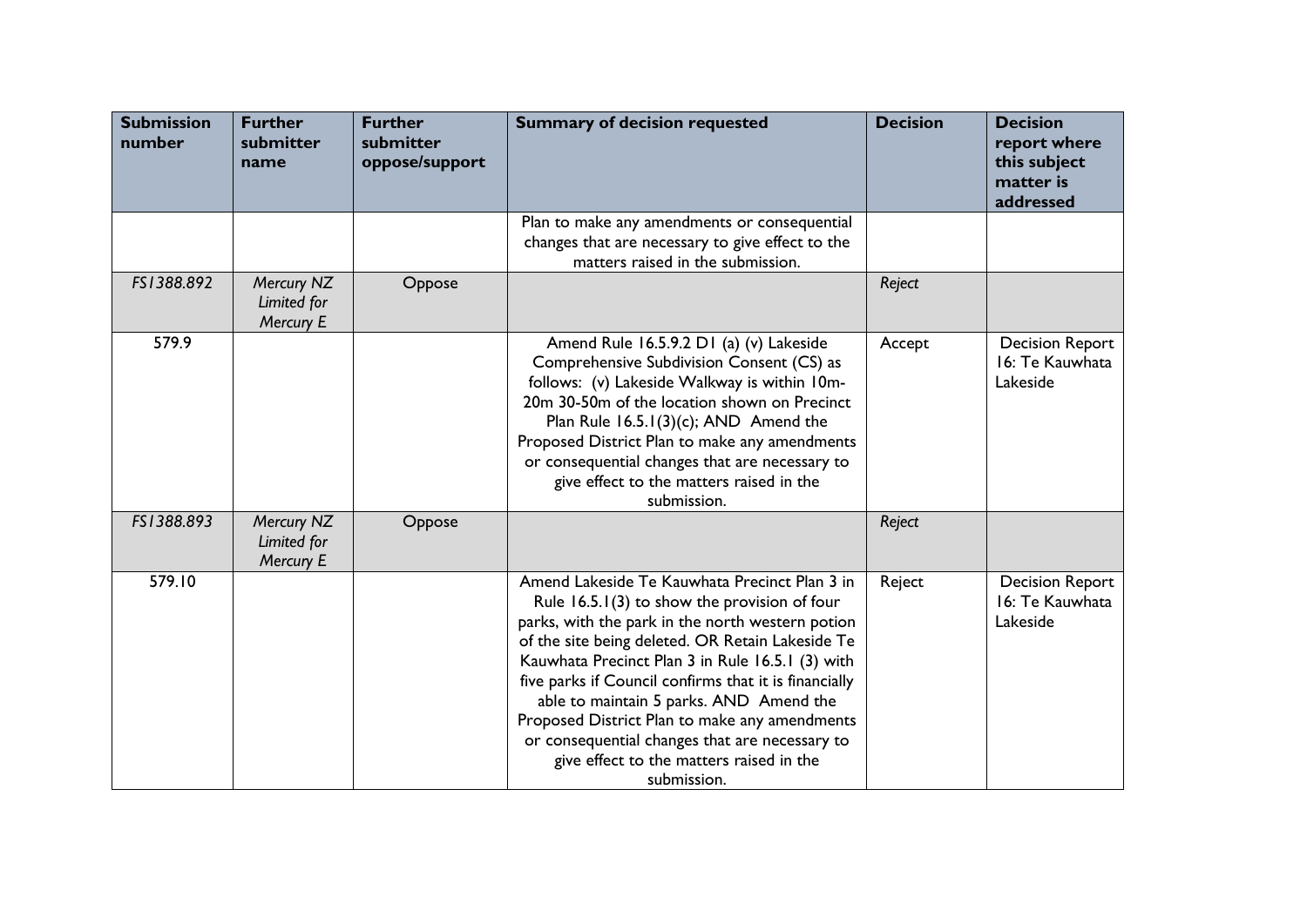| <b>Submission</b><br>number | <b>Further</b><br>submitter<br>name    | <b>Further</b><br>submitter<br>oppose/support | <b>Summary of decision requested</b>                                                                                                                                                                                                                                                                                                    | <b>Decision</b> | <b>Decision</b><br>report where<br>this subject<br>matter is<br>addressed |
|-----------------------------|----------------------------------------|-----------------------------------------------|-----------------------------------------------------------------------------------------------------------------------------------------------------------------------------------------------------------------------------------------------------------------------------------------------------------------------------------------|-----------------|---------------------------------------------------------------------------|
| 579.11                      |                                        |                                               | Retain the Business Zone rules as applicable to<br>Specific Area: Lakeside Te Kauwhata Precinct are<br>appropriate, except those to which amendments<br>are sought in subsequent submission points.                                                                                                                                     | Accept          | <b>Decision Report</b><br>16: Te Kauwhata<br>Lakeside                     |
| FS1388.894                  | Mercury NZ<br>Limited for<br>Mercury E | Oppose                                        |                                                                                                                                                                                                                                                                                                                                         | Reject          |                                                                           |
| 579.12                      |                                        |                                               | Amend Rule 17.5.1(2) Application of rules as<br>follows: (2) The rules that apply to a permitted<br>activity in Rule 17.5.2 PI-P17 17.1.2 PI-P18<br>within the AND Amend the Proposed District<br>Plan to make any amendments or consequential<br>changes that are necessary to give effect to the<br>matters raised in the submission. | Accept          | <b>Decision Report</b><br>16: Te Kauwhata<br>Lakeside                     |
| FS1388.895                  | Mercury NZ<br>Limited for<br>Mercury E | Oppose                                        |                                                                                                                                                                                                                                                                                                                                         | Reject          |                                                                           |
| 579.13                      |                                        |                                               | Delete Rule 17.5.2 RD1 Restricted Discretionary<br>Activities matters of discretion (a) (ii) relating to<br>matters identified in the assessment criteria.<br>AND Amend the Proposed District Plan to<br>make any amendments or consequential changes<br>that are necessary to give effect to the matters<br>raised in the submission.  | Accept          | <b>Decision Report</b><br>16: Te Kauwhata<br>Lakeside                     |
| FS1388.896                  | Mercury NZ<br>Limited for<br>Mercury E | Oppose                                        |                                                                                                                                                                                                                                                                                                                                         | Reject          |                                                                           |
| 579.14                      |                                        |                                               | Amend Rule 17.5.4 NC1 Non-complying<br>Activities as follows: A CLDC that does not<br>meet the requirements of Rule 17.5.2 RD1(bc)                                                                                                                                                                                                      | Accept          | <b>Decision Report</b><br>16: Te Kauwhata<br>Lakeside                     |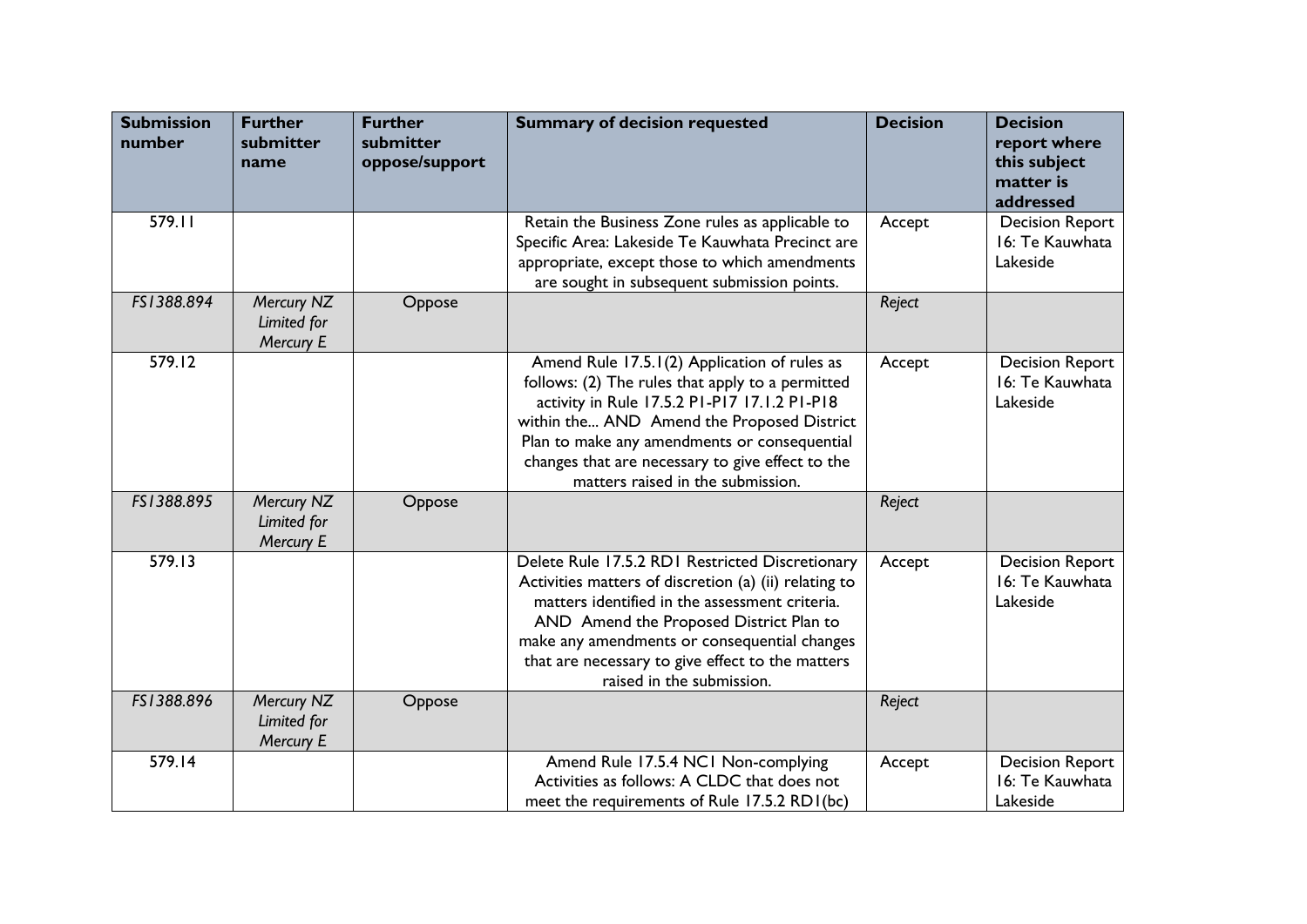| <b>Submission</b><br>number | <b>Further</b><br>submitter<br>name    | <b>Further</b><br>submitter<br>oppose/support | <b>Summary of decision requested</b>                                                                                                                                                                                                                                                                                                                                                                                                                                          | <b>Decision</b> | <b>Decision</b><br>report where<br>this subject<br>matter is<br>addressed |
|-----------------------------|----------------------------------------|-----------------------------------------------|-------------------------------------------------------------------------------------------------------------------------------------------------------------------------------------------------------------------------------------------------------------------------------------------------------------------------------------------------------------------------------------------------------------------------------------------------------------------------------|-----------------|---------------------------------------------------------------------------|
|                             |                                        |                                               | relating to infrastructure requirements. AND<br>Amend the Proposed District Plan to make any<br>amendments or consequential changes that are<br>necessary to give effect to the matters raised in<br>the submission.                                                                                                                                                                                                                                                          |                 |                                                                           |
| FS1388.897                  | Mercury NZ<br>Limited for<br>Mercury E | Oppose                                        |                                                                                                                                                                                                                                                                                                                                                                                                                                                                               | Reject          |                                                                           |
| 579.15                      |                                        |                                               | Amend Rule 17.5.5 P1 Daylight admission as<br>follows: Any building shall not protrude through<br>a height control plane rising at an angle of 45<br>degrees commencing at an elevation of 3.5m<br>above ground level at every point of the site<br>boundary where it adjoins a residential zone.<br>AND Amend the Proposed District Plan to<br>make any amendments or consequential changes<br>that are necessary to give effect to the matters<br>raised in the submission. | Accept          | <b>Decision Report</b><br>16: Te Kauwhata<br>Lakeside                     |
| 579.16                      |                                        |                                               | Amend Rule 17.5.6 RD1 Gross floor area, as<br>follows: (a) Any building which does not comply<br>with Rule 17.5.6.2 PI. AND Amend the<br>Proposed District Plan to make any amendments<br>or consequential changes that are necessary to<br>give effect to the matters raised in the<br>submission.                                                                                                                                                                           | Accept          | <b>Decision Report</b><br>16: Te Kauwhata<br>Lakeside                     |
| 579.17                      |                                        |                                               | Amend Rule 17.5.9 RD1 (a) Subdivision as<br>follows: (a) A Comprehensive Subdivision<br>Consent (CS) that meets all of the following<br>conditions: (i) is in accordance with Te Kauwhata<br>Lakeside Precinct Plan 16.5.1(3)(a); the roading                                                                                                                                                                                                                                 | Accept          | <b>Decision Report</b><br>16: Te Kauwhata<br>Lakeside                     |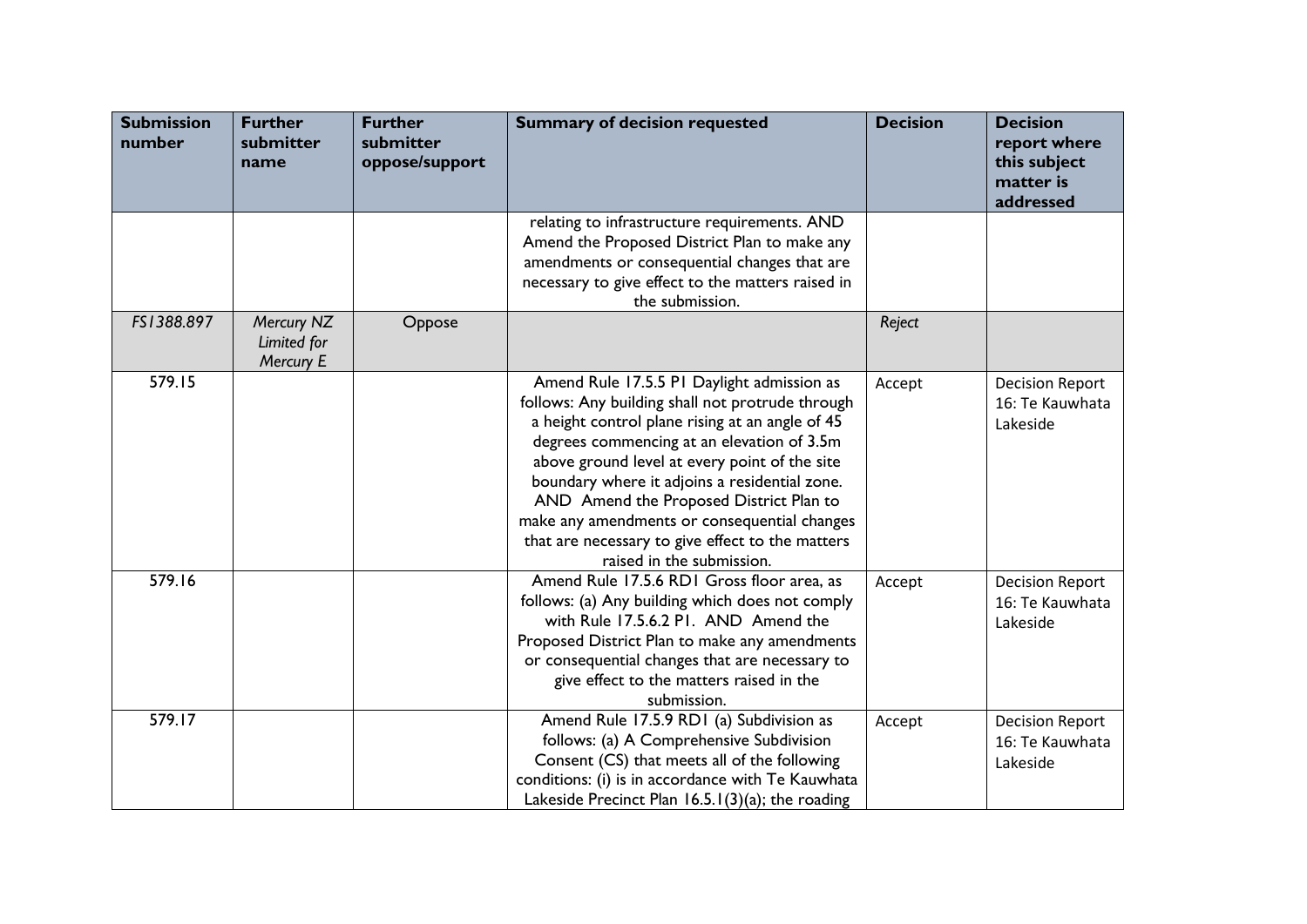| <b>Submission</b><br>number | <b>Further</b><br>submitter<br>name    | <b>Further</b><br>submitter<br>oppose/support | <b>Summary of decision requested</b>                                                                                                                                                                                                                                                                                                                                                                                                                                                                                                                                                                                                                                                                                                                                                                                                              | <b>Decision</b> | <b>Decision</b><br>report where<br>this subject<br>matter is<br>addressed |
|-----------------------------|----------------------------------------|-----------------------------------------------|---------------------------------------------------------------------------------------------------------------------------------------------------------------------------------------------------------------------------------------------------------------------------------------------------------------------------------------------------------------------------------------------------------------------------------------------------------------------------------------------------------------------------------------------------------------------------------------------------------------------------------------------------------------------------------------------------------------------------------------------------------------------------------------------------------------------------------------------------|-----------------|---------------------------------------------------------------------------|
|                             |                                        |                                               | network, walkways and cycleways shown on<br>Precinct Plan $16.5.1(3)(b)$ ; and the open space<br>shown on Precinct Plan 15.5.2.316.5.1(3)(c), as<br>set out in the precinct parameters below; and (ii)<br>A CS is in accordance with the Lakeside Precinct<br>Plans identified above if: A. Primary roads are<br>within 50m of the location shown on Precinct<br>Plan $16.5.1(3)(b)$ ; and B. Bus route is either on<br>the alignment shown on Precinct Plan<br>$16.5.1(3)(b)$ or a continuous alignment that<br>achieves the same circulation; and C. (i)<br>indicative areas of open space are within 200m of<br>the location shown on Precinct Plan<br>16.5.1(3)(bc). AND Amend the Proposed<br>District Plan to make any amendments or<br>consequential changes that are necessary to give<br>effect to the matters raised in the submission. |                 |                                                                           |
| FS1388.898                  | Mercury NZ<br>Limited for<br>Mercury E | Oppose                                        |                                                                                                                                                                                                                                                                                                                                                                                                                                                                                                                                                                                                                                                                                                                                                                                                                                                   | Reject          |                                                                           |
| 579.18                      |                                        |                                               | Amend Rule 17.5.9 RD1 (f)- Subdivision as<br>follows: (f) Council's discretion is limited to the<br>following matters: (i) consistency with the Te<br>Kauwhata Lakeside Precinct Plan in 16.5.1(3)(a),<br>(b) and (c); (ii) matters identified in the<br>assessment criteria in $X$ ; (iii) managing the effects<br>of wastewater and stormwater; (iv) roading<br>network and compliance with a Council<br>approved roading standard; (v) provision and<br>location of existing and future utilities and                                                                                                                                                                                                                                                                                                                                          | Accept          |                                                                           |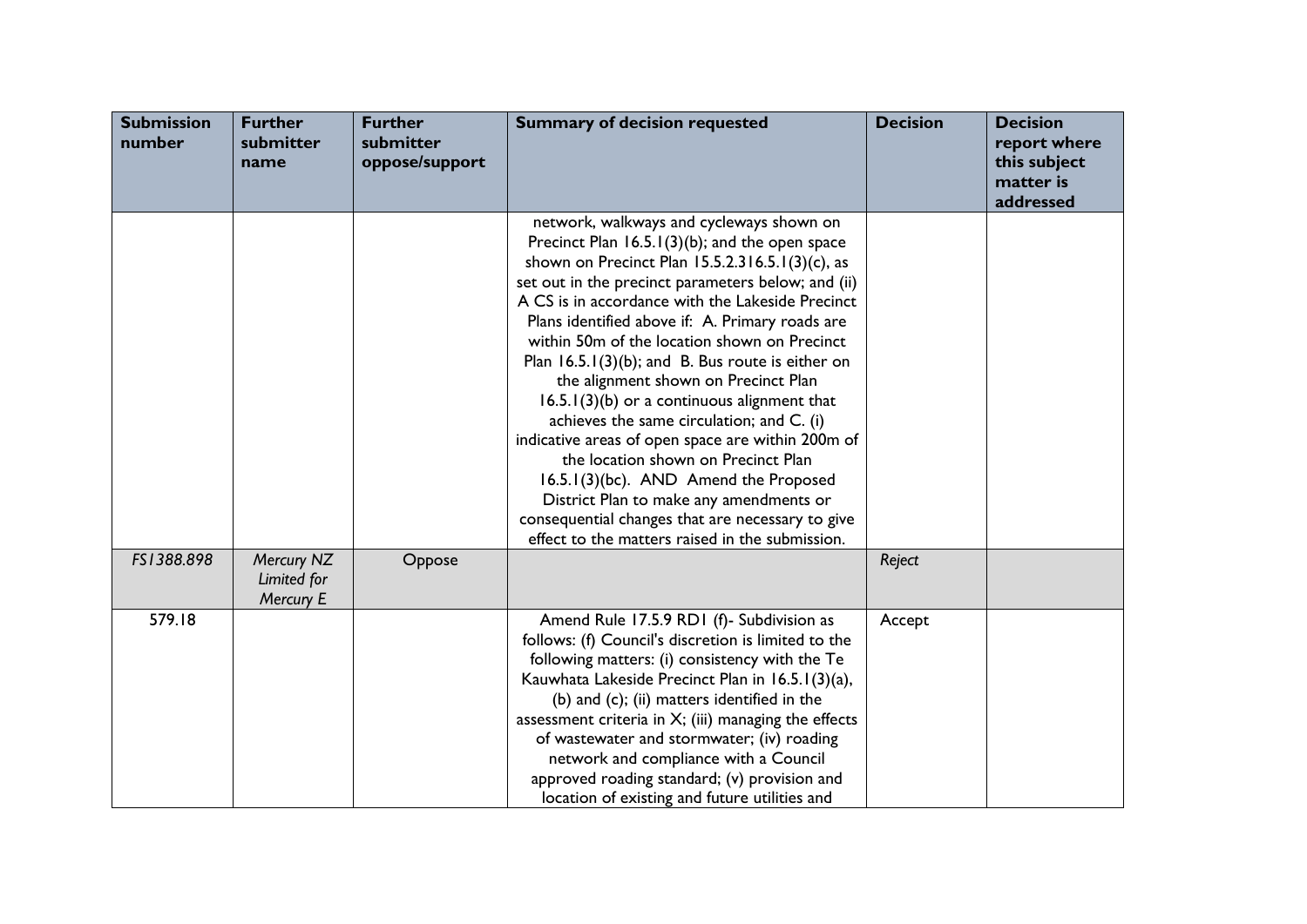| <b>Submission</b><br>number | <b>Further</b><br>submitter<br>name    | <b>Further</b><br>submitter<br>oppose/support | <b>Summary of decision requested</b>                                                                                                                                                                                                                                                                                                                                                                                                                                                                                                                                | <b>Decision</b> | <b>Decision</b><br>report where<br>this subject<br>matter is<br>addressed |
|-----------------------------|----------------------------------------|-----------------------------------------------|---------------------------------------------------------------------------------------------------------------------------------------------------------------------------------------------------------------------------------------------------------------------------------------------------------------------------------------------------------------------------------------------------------------------------------------------------------------------------------------------------------------------------------------------------------------------|-----------------|---------------------------------------------------------------------------|
|                             |                                        |                                               | connections; (vi) location of roads and their<br>connections; (vii) provision of open space,<br>including linkages between residential areas,<br>open space and Lake Waikare; (viii) effects of<br>natural hazards (including flooding), geotechnical<br>suitability and land contamination; (ix) provision<br>of the historic lwi overlay area shown on<br>Precinct Plan 16.5.1.3(bc). AND Amend the<br>Proposed District Plan to make any amendments<br>or consequential changes that are necessary to<br>give effect to the matters raised in the<br>submission. |                 |                                                                           |
| FS1388.899                  | Mercury NZ<br>Limited for<br>Mercury E | Oppose                                        |                                                                                                                                                                                                                                                                                                                                                                                                                                                                                                                                                                     | Reject          |                                                                           |
| 579.19                      |                                        |                                               | Amend Rule 17.5.9 D1 Subdivision as follows: (a)<br>A CS that does not comply with Rule 17.5.9 RD1<br>and meets all of the following conditions and<br>condition 17.5.9RD1(bc) relating to<br>infrastructure AND Amend the Proposed<br>District Plan to make any amendments or<br>consequential changes that are necessary to give<br>effect to the matters raised in the submission.                                                                                                                                                                               | Accept          | <b>Decision Report</b><br>16: Te Kauwhata<br>Lakeside                     |
| FS1388.900                  | Mercury NZ<br>Limited for<br>Mercury E | Oppose                                        |                                                                                                                                                                                                                                                                                                                                                                                                                                                                                                                                                                     | Reject          |                                                                           |
| 579.20                      |                                        |                                               | Amend Rule 17.5.9 NCI Subdivision as follows:<br>A CS that does not meet the requirements of<br>Rule 17.5.9 RD1(cb) relating to Infrastructure<br>Requirements, shall be a non-complying activity.                                                                                                                                                                                                                                                                                                                                                                  | Accept          | <b>Decision Report</b><br>16: Te Kauwhata<br>Lakeside                     |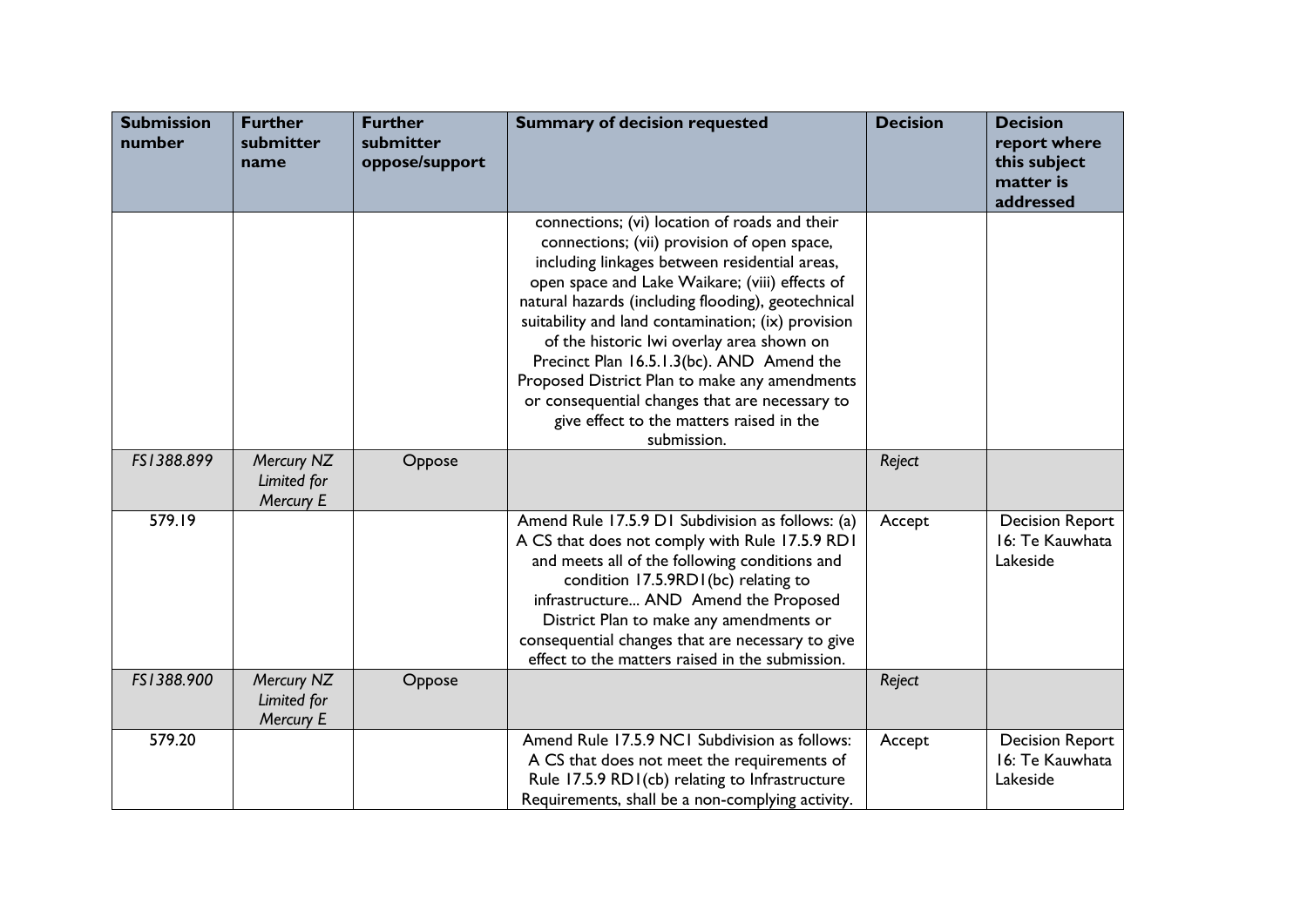| <b>Submission</b><br>number | <b>Further</b><br>submitter<br>name | <b>Further</b><br>submitter<br>oppose/support | <b>Summary of decision requested</b>                                                                                                                                                                                                                                                                                                                                                                                                                                                                                                                                                                                                                                                                                                                                                                                                                                                                                                                                                                                                                                                                                                                                                                                                                                                                                                          | <b>Decision</b> | <b>Decision</b><br>report where<br>this subject<br>matter is<br>addressed |
|-----------------------------|-------------------------------------|-----------------------------------------------|-----------------------------------------------------------------------------------------------------------------------------------------------------------------------------------------------------------------------------------------------------------------------------------------------------------------------------------------------------------------------------------------------------------------------------------------------------------------------------------------------------------------------------------------------------------------------------------------------------------------------------------------------------------------------------------------------------------------------------------------------------------------------------------------------------------------------------------------------------------------------------------------------------------------------------------------------------------------------------------------------------------------------------------------------------------------------------------------------------------------------------------------------------------------------------------------------------------------------------------------------------------------------------------------------------------------------------------------------|-----------------|---------------------------------------------------------------------------|
|                             |                                     |                                               | AND Amend the Proposed District Plan to<br>make any amendments or consequential changes<br>that are necessary to give effect to the matters<br>raised in the submission.                                                                                                                                                                                                                                                                                                                                                                                                                                                                                                                                                                                                                                                                                                                                                                                                                                                                                                                                                                                                                                                                                                                                                                      |                 |                                                                           |
| 579.21                      |                                     |                                               | Add a new restricted discretionary activity rule<br>to Rule 22.8.3(1) as follows: Activity: RD1 (a) A<br>comprehensive land development consent<br>(CLDC) that meets all of the following<br>conditions: (i) is in accordance with Te Kauwhata<br>Lakeside Precinct Plan $16.5.1(3)(a)$ ; the roading<br>network, walkways and cycle ways shown on<br>Precinct Plan $16.5.1(3)(v)$ ; and the open space<br>shown on Precinct Plan 16.5.1(3)(c) as set out in<br>the precinct parameters below; and (b) A CLDC<br>is in accordance with the Lakeside Precinct Plans<br>identified below if: (i) Primary roads are within<br>50m of the location shown on Precinct Plan<br>$16.5.1(3)(b)$ ; and (ii) Bus route is either on the<br>alignment shown on Precinct Plan 16.5.1(3)(b) or<br>a continuous alignment that achieves the same<br>circulation; and (iii) Subject to (v) below, the<br>indicative walkways/cycle ways are within 100m<br>of the location shown on Precinct Plan<br>16.5.1(3)(b) provided that connections are<br>retained between the Lakeside Walkway and the<br>residential development; and (iv) Subject to (v)<br>below, the Lakeside Walkway is within 30m of<br>the location shown on Precinct Plan $16.5.1(3)(b)$ ;<br>(v) Any walkway/cycle way or the Lakeside<br>Walkway that needs to be aligned so as to avoid | Accept          | <b>Decision Report</b><br>16: Te Kauwhata<br>Lakeside                     |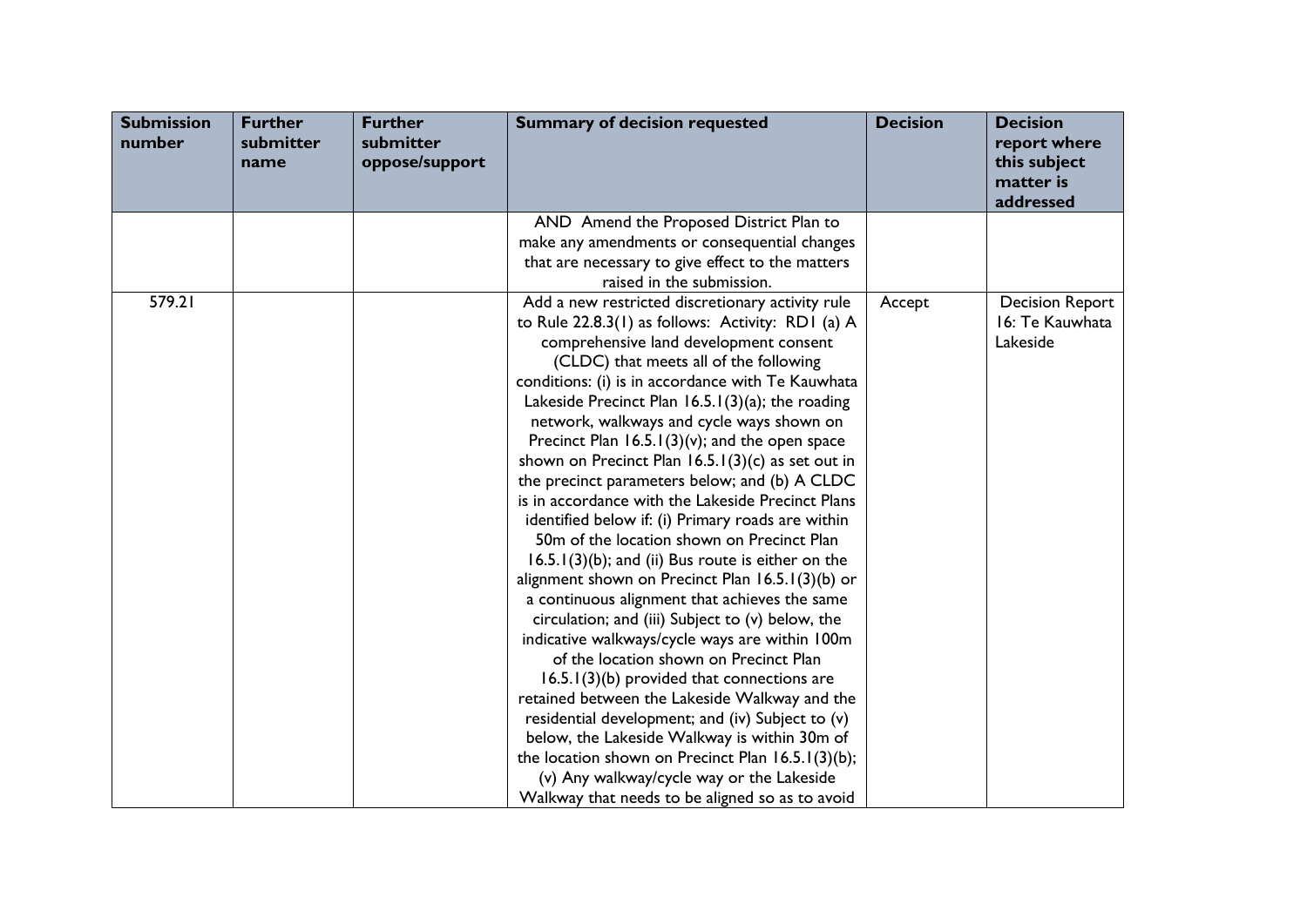| <b>Submission</b><br>number | <b>Further</b><br>submitter<br>name | <b>Further</b><br>submitter<br>oppose/support | <b>Summary of decision requested</b>                | <b>Decision</b> | <b>Decision</b><br>report where<br>this subject<br>matter is<br>addressed |
|-----------------------------|-------------------------------------|-----------------------------------------------|-----------------------------------------------------|-----------------|---------------------------------------------------------------------------|
|                             |                                     |                                               | an area of infested alligator weed as identified    |                 |                                                                           |
|                             |                                     |                                               | within in alligator weed management plan may be     |                 |                                                                           |
|                             |                                     |                                               | relocated from the alignment shown on               |                 |                                                                           |
|                             |                                     |                                               | $16.5.1(3)(b)$ to the extent necessary to avoid the |                 |                                                                           |
|                             |                                     |                                               | infested area. (c) A CLDC can relate to the         |                 |                                                                           |
|                             |                                     |                                               | entire Te Kauwhata Lakeside Precinct Plan Area,     |                 |                                                                           |
|                             |                                     |                                               | or may be for an individual stage or stages         |                 |                                                                           |
|                             |                                     |                                               | beyond the business zone, provided that an          |                 |                                                                           |
|                             |                                     |                                               | individual stage is 5ha or more. (d) Applications   |                 |                                                                           |
|                             |                                     |                                               | for approval of a CLDC as a restricted              |                 |                                                                           |
|                             |                                     |                                               | discretionary activity will be considered without   |                 |                                                                           |
|                             |                                     |                                               | public notification and without the need to serve   |                 |                                                                           |
|                             |                                     |                                               | notice on or obtain the written approval of any     |                 |                                                                           |
|                             |                                     |                                               | affected persons. (e) LDC approval does not         |                 |                                                                           |
|                             |                                     |                                               | constitute authorization by the Waikato District    |                 |                                                                           |
|                             |                                     |                                               | Council as road controlling authority in terms of   |                 |                                                                           |
|                             |                                     |                                               | Section 357 of the Local Government Act 1974.       |                 |                                                                           |
|                             |                                     |                                               | Written authorisation is required from the          |                 |                                                                           |
|                             |                                     |                                               | Waikato District Council prior to any works         |                 |                                                                           |
|                             |                                     |                                               | commencing that affect public roads. Matters of     |                 |                                                                           |
|                             |                                     |                                               | Discretion: (a) Council's discretion is reserved    |                 |                                                                           |
|                             |                                     |                                               | over: (i) consistency with the Te Kauwhata          |                 |                                                                           |
|                             |                                     |                                               | Lakeside Precinct Plans in $16.5.1(3)(a)$ ,         |                 |                                                                           |
|                             |                                     |                                               | 16.5.1(3)(b) and 16.5.1(3)(c); (ii) managing the    |                 |                                                                           |
|                             |                                     |                                               | effects of wastewater and stormwater; (iii)         |                 |                                                                           |
|                             |                                     |                                               | roading network and compliance with a Council-      |                 |                                                                           |
|                             |                                     |                                               | approved roading standard; (iv) provision and       |                 |                                                                           |
|                             |                                     |                                               | location of existing and future utilities and       |                 |                                                                           |
|                             |                                     |                                               | connections; (v) location of roads and their        |                 |                                                                           |
|                             |                                     |                                               | connections; (vi) provision of open space,          |                 |                                                                           |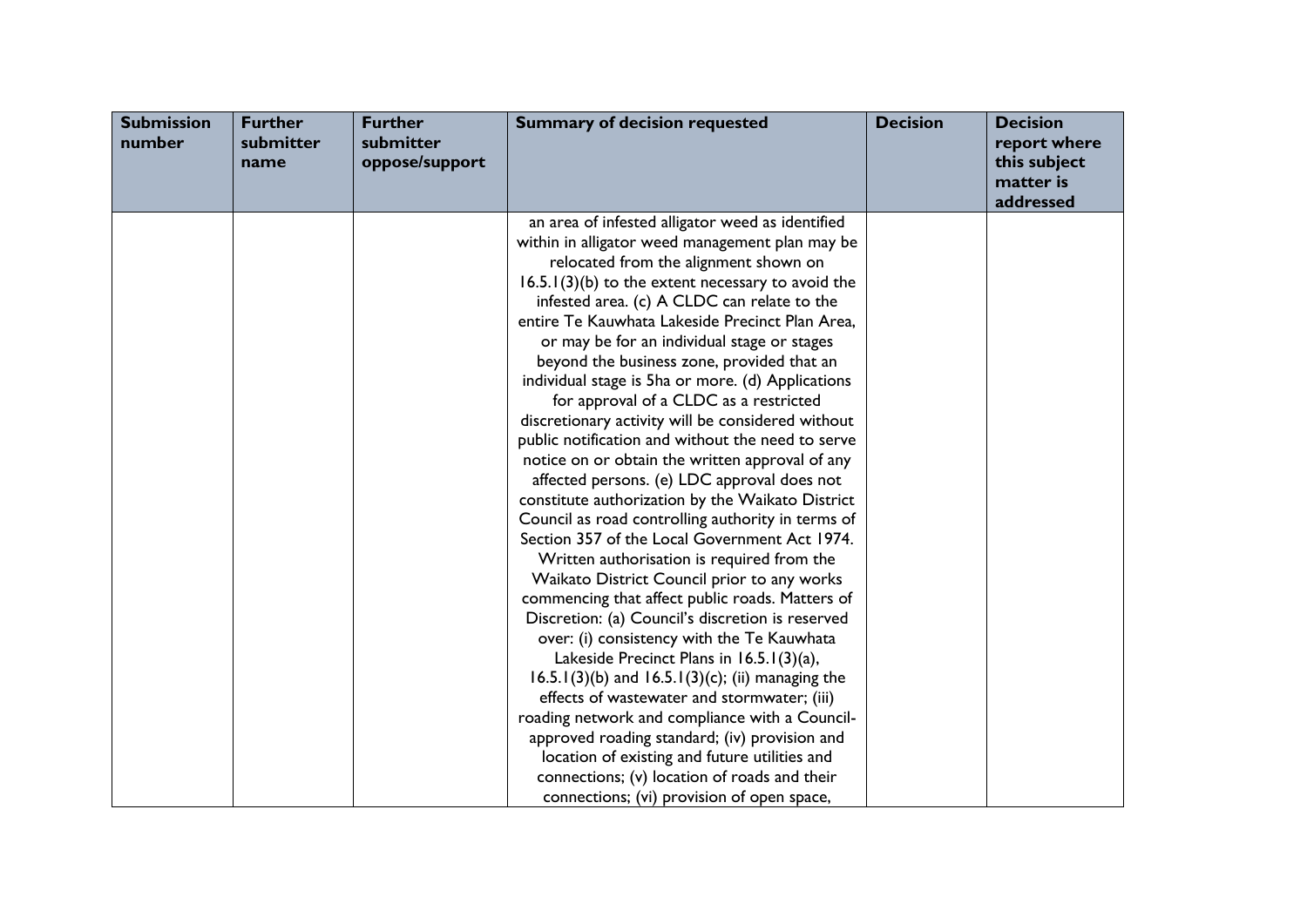| <b>Submission</b><br>number | <b>Further</b><br>submitter<br>name    | <b>Further</b><br>submitter<br>oppose/support | <b>Summary of decision requested</b>                                                                                                                                                                                                                                                                                                                                                                                                                                                                                                                                                                                                                                                                                                                                                                                                                                                                                                                                               | <b>Decision</b> | <b>Decision</b><br>report where<br>this subject<br>matter is<br>addressed |
|-----------------------------|----------------------------------------|-----------------------------------------------|------------------------------------------------------------------------------------------------------------------------------------------------------------------------------------------------------------------------------------------------------------------------------------------------------------------------------------------------------------------------------------------------------------------------------------------------------------------------------------------------------------------------------------------------------------------------------------------------------------------------------------------------------------------------------------------------------------------------------------------------------------------------------------------------------------------------------------------------------------------------------------------------------------------------------------------------------------------------------------|-----------------|---------------------------------------------------------------------------|
|                             |                                        |                                               | including linkages between residential areas,<br>open space and Lake Waikare; (vii) effects of<br>natural hazards (including flooding), geotechnical<br>suitability and land contamination. AND Amend<br>the Proposed District Plan to make any<br>amendments or consequential changes that are<br>necessary to give effect to the matters raised in<br>the submission.                                                                                                                                                                                                                                                                                                                                                                                                                                                                                                                                                                                                            |                 |                                                                           |
| FS1388.901                  | Mercury NZ<br>Limited for<br>Mercury E | Oppose                                        |                                                                                                                                                                                                                                                                                                                                                                                                                                                                                                                                                                                                                                                                                                                                                                                                                                                                                                                                                                                    | Reject          |                                                                           |
| 579.22                      |                                        |                                               | Amend Rule 22.8.1 Application of rules as<br>follows: (1) Rules 22.8.2, 22.8.3, 22.8.4 and 22.8.5<br>apply in the Lakeside Te Kauwahta Precinct., in<br>addition to the activity rules in: 22.1.2 (Permitted<br>Activities); 22.1.3 (Restricted Discretionary<br>Activities); 22.1.4 (Discretionary Activities); and<br>22.1.5 (Non-complying Activities), (2) The rules<br>that apply to a permitted activity in 22.8.2 PI-18<br>within the Lakeside Te Kauwhata Precinct are as<br>follows: (a) Rule 22.2 (Land Use - Effects),<br>except: (i) Rule 22.2.7.1 (Earthworks - General)<br>does not apply where earthworks consent has<br>been obtained under Rule 22.8.8<br>(Comprehensive Land Development Consent);<br>(b) The following provisions in Rule 22.3 (Land<br>Use - Building): (i) Rule 22.3.4 (Height) (ii) Rule<br>22.3.5 (Daylight admission) (iii) Rule 22.3.6<br>(Building coverage) (iv) Rule 22.3.7 (Building<br>setbacks) (3) Rule 22.8.6 and 22.8.7 apply to | Accept          | <b>Decision Report</b><br>16: Te Kauwhata<br>Lakeside                     |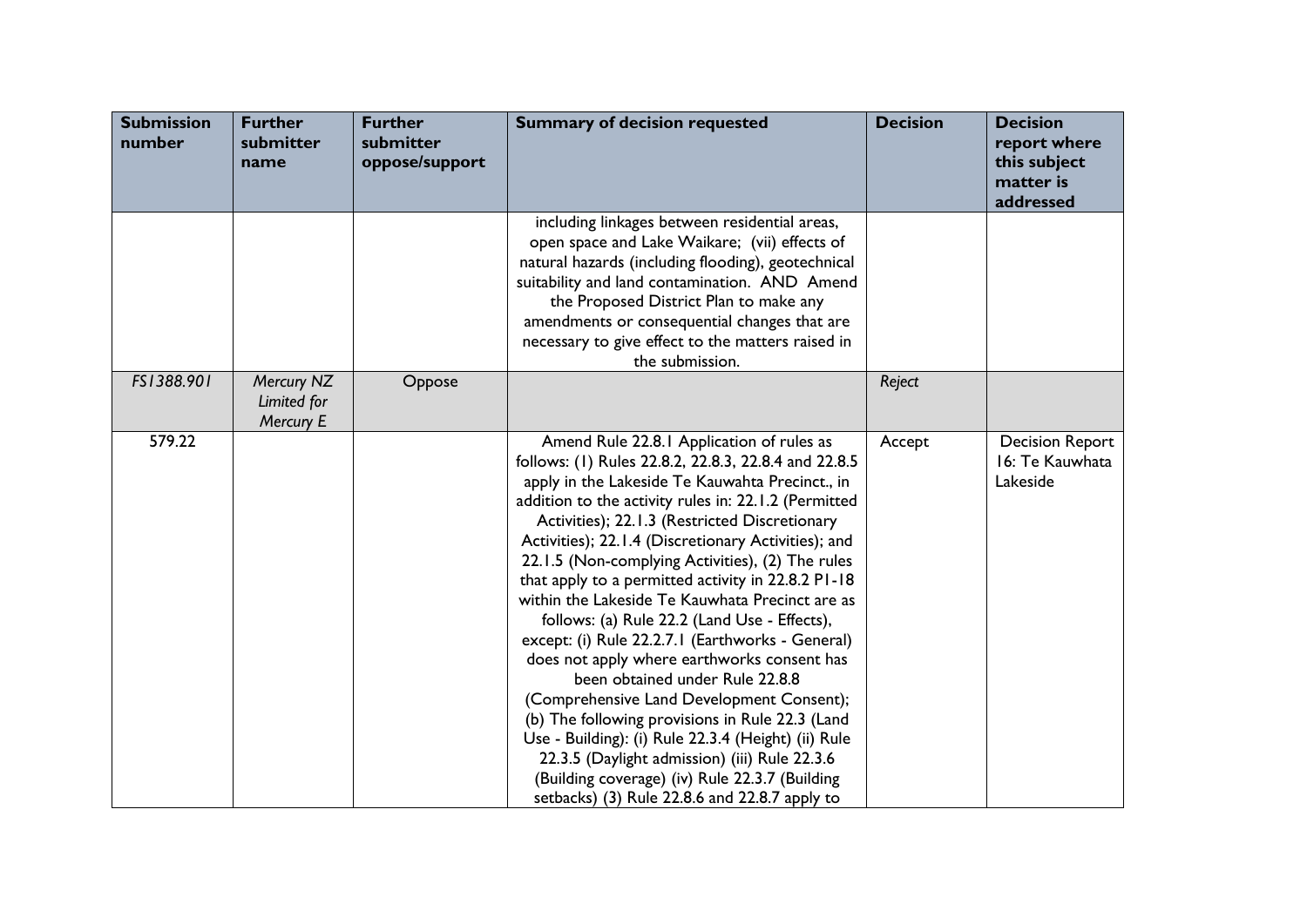| <b>Submission</b><br>number | <b>Further</b><br>submitter<br>name    | <b>Further</b><br>submitter<br>oppose/support | <b>Summary of decision requested</b>                                                                                                                                                                                                                                                                                                                                                                                                                                                                      | <b>Decision</b> | <b>Decision</b><br>report where<br>this subject<br>matter is<br>addressed |
|-----------------------------|----------------------------------------|-----------------------------------------------|-----------------------------------------------------------------------------------------------------------------------------------------------------------------------------------------------------------------------------------------------------------------------------------------------------------------------------------------------------------------------------------------------------------------------------------------------------------------------------------------------------------|-----------------|---------------------------------------------------------------------------|
|                             |                                        |                                               | subdivision in the Te Kauwhata Precinct in<br>addition to: (a) Rule 22.4.1.7 Subdivision creating<br>Reserves; and (b) Rule 22.4.7 (Esplanade reserves<br>and Esplanade strips). (b) (4) The following<br>precinct plan applies to the Rural Zone in the<br>Lakeside Te Kauwhata Precinct as identified on<br>the planning maps. AND Amend the Proposed<br>District Plan to make any amendments or<br>consequential changes that are necessary to give<br>effect to the matters raised in the submission. |                 |                                                                           |
| FS1388.902                  | Mercury NZ<br>Limited for<br>Mercury E | Oppose                                        |                                                                                                                                                                                                                                                                                                                                                                                                                                                                                                           | Reject          |                                                                           |
| 579.23                      |                                        |                                               | Delete Rule 22.8.2 PI relating to A Marae<br>Complex or Papakainga Housing Development<br>on Maaori Freehold Land or on Maaori<br>Customary Land. AND Amend the Proposed<br>District Plan to make any amendments or<br>consequential changes that are necessary to give<br>effect to the matters raised in the submission.                                                                                                                                                                                | Accept in part  | <b>Decision Report</b><br>6: Tangata<br>Whenua                            |
| FS1388.903                  | Mercury NZ<br>Limited for<br>Mercury E | Oppose                                        |                                                                                                                                                                                                                                                                                                                                                                                                                                                                                                           | Accept in part  |                                                                           |
| 579.24                      |                                        |                                               | Amend Rule 22.8.2 P6 as follows: P6 Pastoral<br>Farming only AND Amend the Proposed<br>District Plan to make any amendments or<br>consequential changes that are necessary to give<br>effect to the matters raised in the submission.                                                                                                                                                                                                                                                                     | Reject          | <b>Decision Report</b><br>16: Te Kauwhata<br>Lakeside                     |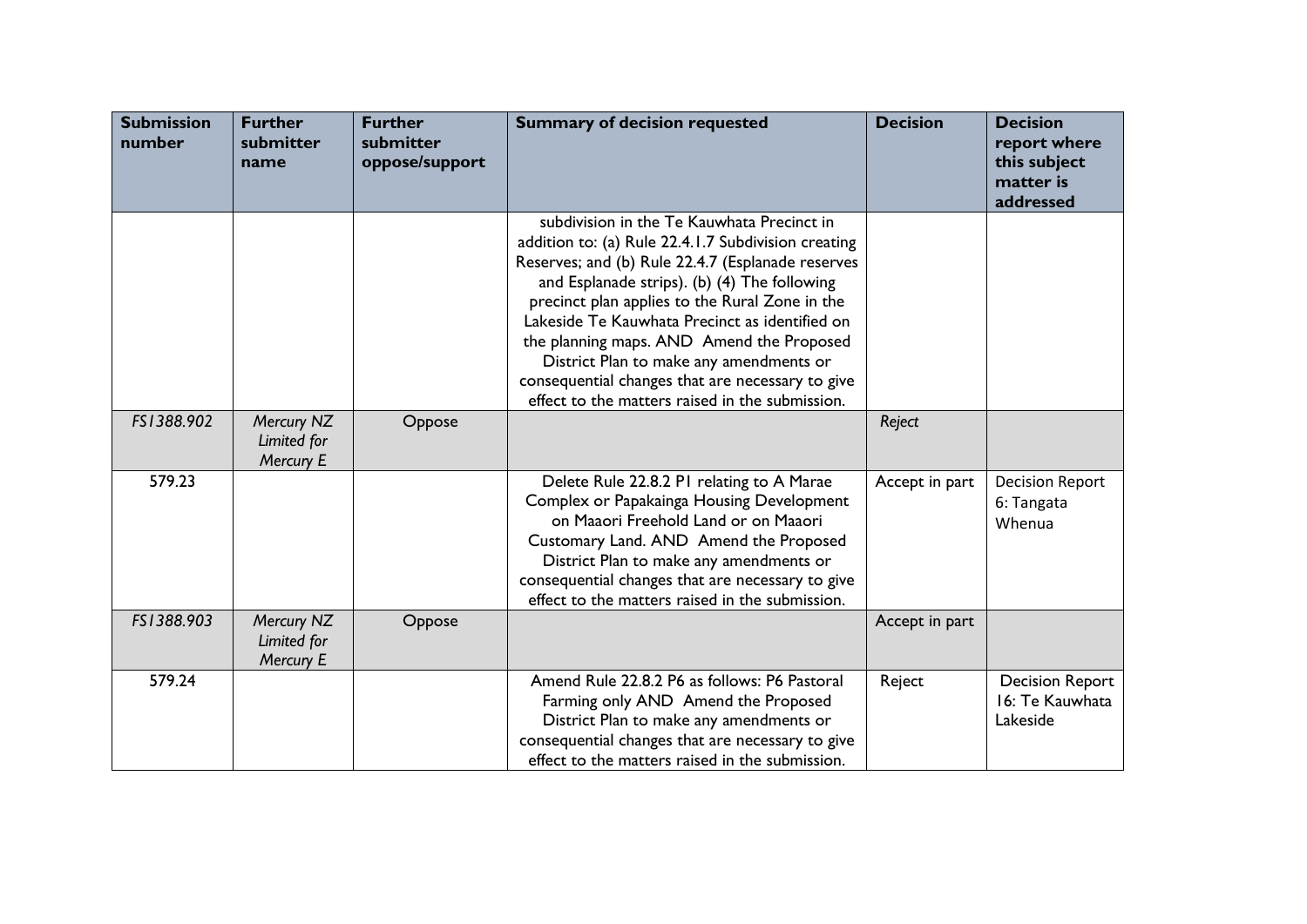| <b>Submission</b><br>number | <b>Further</b><br>submitter<br>name    | <b>Further</b><br>submitter<br>oppose/support | <b>Summary of decision requested</b>                                                                                                                                                                                                                                                                                                                                                         | <b>Decision</b> | <b>Decision</b><br>report where<br>this subject<br>matter is<br>addressed |
|-----------------------------|----------------------------------------|-----------------------------------------------|----------------------------------------------------------------------------------------------------------------------------------------------------------------------------------------------------------------------------------------------------------------------------------------------------------------------------------------------------------------------------------------------|-----------------|---------------------------------------------------------------------------|
| FS1388.904                  | Mercury NZ<br>Limited for<br>Mercury E | Oppose                                        |                                                                                                                                                                                                                                                                                                                                                                                              | Accept          |                                                                           |
| 579.25                      |                                        |                                               | Amend the activity specific conditions for Rule<br>22.8.2 P21 relating to Information Kiosk as<br>follows: (a) Provided it is catered located within<br>the cultural and heritage overlay show on on<br>Precinct 4. AND Amend the Proposed District<br>Plan to make any amendments or consequential<br>changes that are necessary to give effect to the<br>matters raised in the submission. | Accept          | <b>Decision Report</b><br>16: Te Kauwhata<br>Lakeside                     |
| FS1388.905                  | Mercury NZ<br>Limited for<br>Mercury E | Oppose                                        |                                                                                                                                                                                                                                                                                                                                                                                              | Reject          |                                                                           |
| 579.26                      |                                        |                                               | Add a provision for a CLDC as a restricted<br>discretionary activity to Rule 22.8.3 RD1<br>Restricted Discretionary Activities. AND<br>Amend the Proposed District Plan to make any<br>amendments or consequential changes that are<br>necessary to give effect to the matters raised in<br>the submission.                                                                                  | Accept          | <b>Decision Report</b><br>16: Te Kauwhata<br>Lakeside                     |
| FS1388.906                  | Mercury NZ<br>Limited for<br>Mercury E | Oppose                                        |                                                                                                                                                                                                                                                                                                                                                                                              | Reject          |                                                                           |
| 579.27                      |                                        |                                               | Add a provision within Rule 22.8.4 Discretionary<br>Activities for a CDC that does not comply with<br>the provisions for a Restricted Discretionary<br>activity as follows: (a) A CLDC that does not<br>comply with Rule 22.8.3 RD1 and meets all of<br>the following conditions: (i) Primary roads are                                                                                      | Accept          | <b>Decision Report</b><br>16: Te Kauwhata<br>Lakeside                     |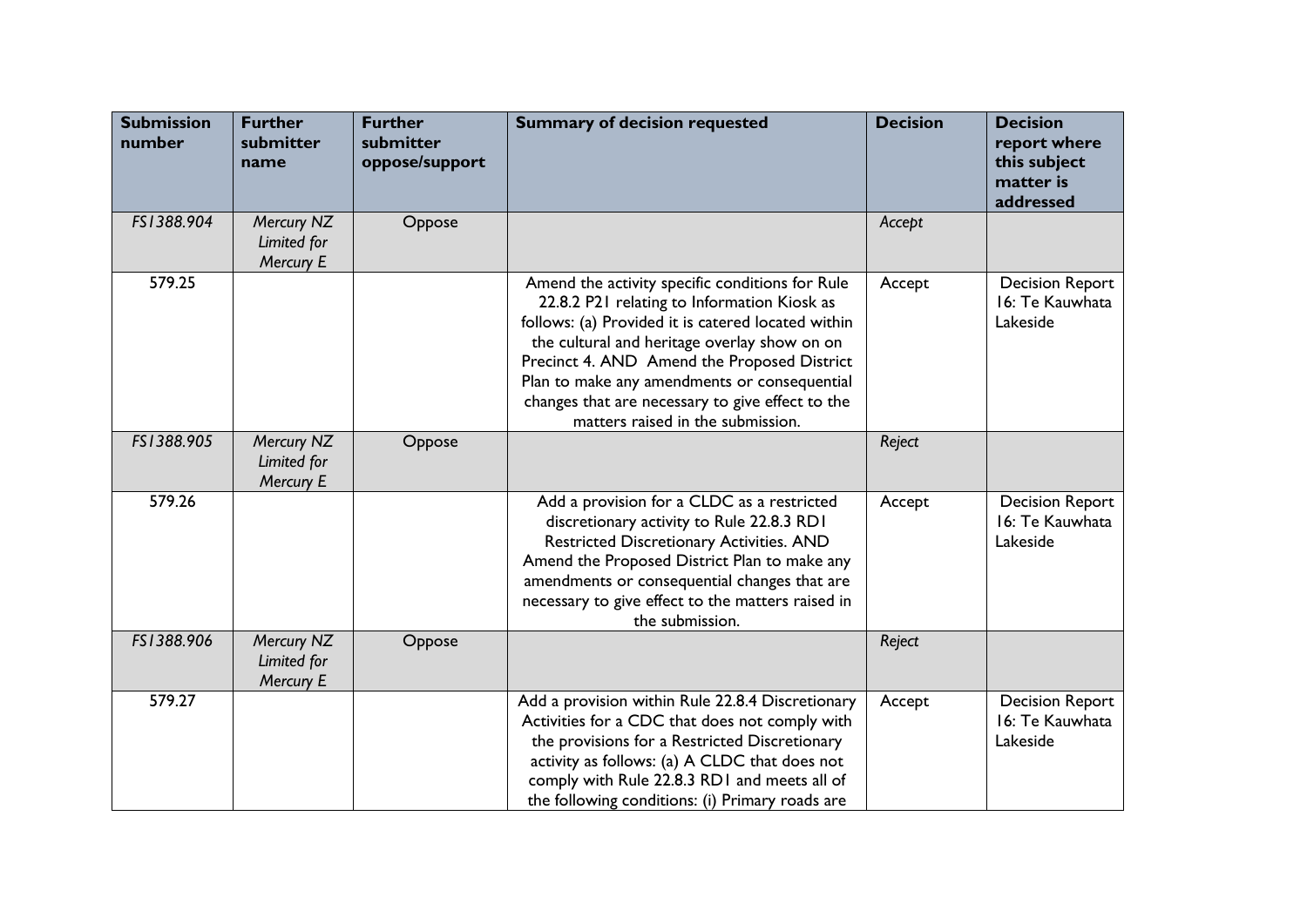| <b>Submission</b><br>number | <b>Further</b><br>submitter<br>name    | <b>Further</b><br>submitter<br>oppose/support | <b>Summary of decision requested</b>                                                                                                                                                                                                                                                                                                                                                                                                                                                                                                                                                                                                                                                                                                                                        | <b>Decision</b> | <b>Decision</b><br>report where<br>this subject<br>matter is<br>addressed |
|-----------------------------|----------------------------------------|-----------------------------------------------|-----------------------------------------------------------------------------------------------------------------------------------------------------------------------------------------------------------------------------------------------------------------------------------------------------------------------------------------------------------------------------------------------------------------------------------------------------------------------------------------------------------------------------------------------------------------------------------------------------------------------------------------------------------------------------------------------------------------------------------------------------------------------------|-----------------|---------------------------------------------------------------------------|
|                             |                                        |                                               | within 50m-100m of the location shown on<br>Precinct Plan 16.5.1(3)(b); and (ii) Bus route is<br>either on the alignment shown on the Precinct<br>Plan $16.5.3.1(3)(b)$ or a continuous alignments<br>that achieved the same circulation; and (iii)<br>Indicative walkways are within 150m of the<br>location shown on the Precinct Plan<br>$6.5.3.1(3)(b)$ ; (iv) Lakeside walkway is within 70m<br>of the location shown on Proposed Plan<br>16.5.3.1(3)(b). The matters over which Council<br>reserves discretion shall be used for assessing<br>discretionary applications under this rule. AND<br>Amend the Proposed District Plan to make any<br>amendments or consequential changes that are<br>necessary to give effect to the matters raised in<br>the submission. |                 |                                                                           |
| FS1388.907                  | Mercury NZ<br>Limited for<br>Mercury E | Oppose                                        |                                                                                                                                                                                                                                                                                                                                                                                                                                                                                                                                                                                                                                                                                                                                                                             | Reject          |                                                                           |
| 579.28                      |                                        |                                               | Delete Rule 22.8.4 D4 Waste management<br>facility. AND Amend the Proposed District Plan<br>to make any amendments or consequential<br>changes that are necessary to give effect to the<br>matters raised in the submission.                                                                                                                                                                                                                                                                                                                                                                                                                                                                                                                                                | Accept          | <b>Decision Report</b><br>16: Te Kauwhata<br>Lakeside                     |
| FS1388.908                  | Mercury NZ<br>Limited for<br>Mercury E | Oppose                                        |                                                                                                                                                                                                                                                                                                                                                                                                                                                                                                                                                                                                                                                                                                                                                                             | Reject          |                                                                           |
| 579.29                      |                                        |                                               | Delete Rule 22.8.5 NCI Non-complying<br>Activities. AND Amend the Proposed District<br>Plan to make any amendments or consequential                                                                                                                                                                                                                                                                                                                                                                                                                                                                                                                                                                                                                                         | Reject          | <b>Decision Report</b><br>16: Te Kauwhata<br>Lakeside                     |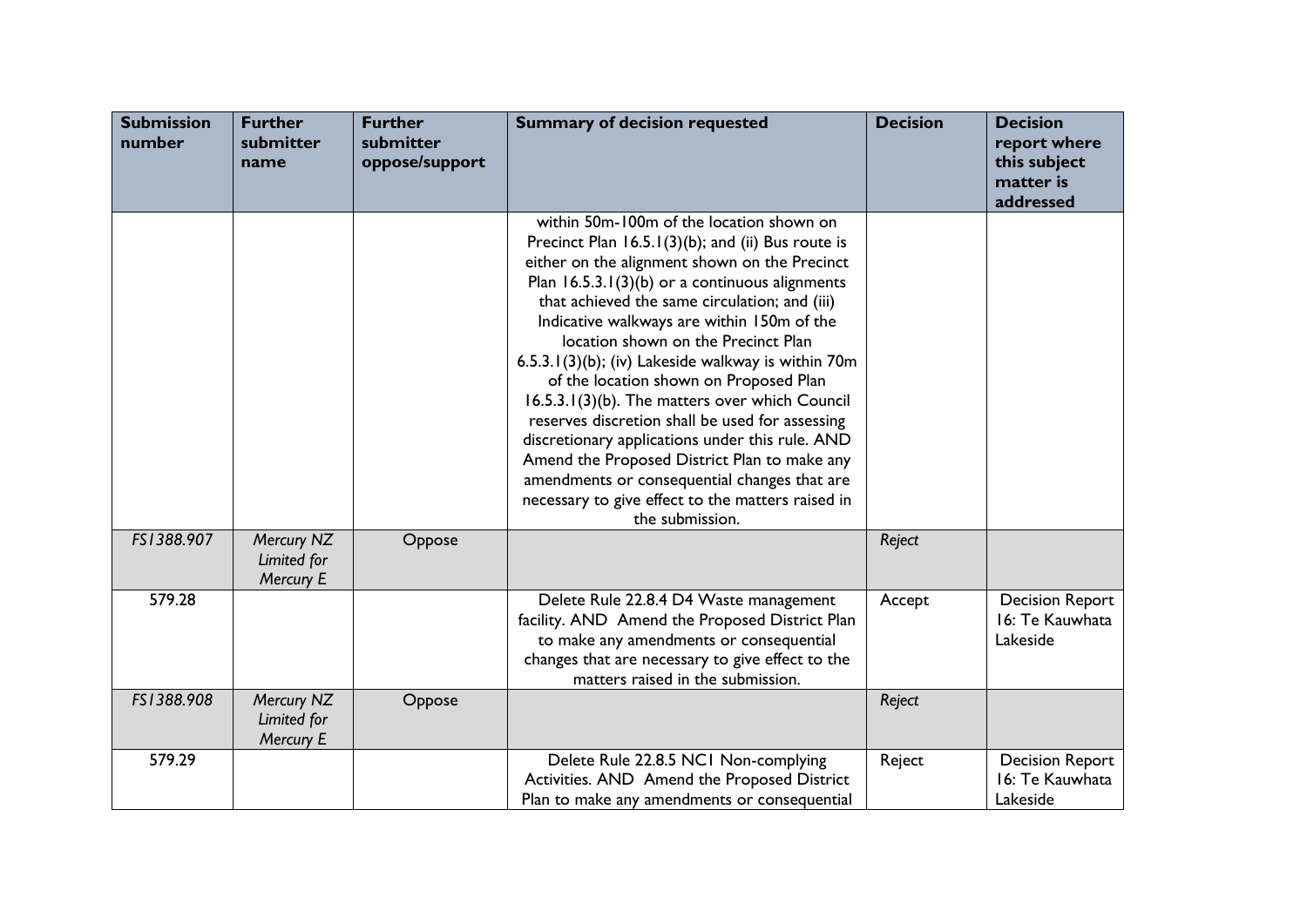| <b>Submission</b><br>number | <b>Further</b><br>submitter<br>name    | <b>Further</b><br>submitter<br>oppose/support | <b>Summary of decision requested</b>                                                                                                                                                                                                                                                                                               | <b>Decision</b> | <b>Decision</b><br>report where<br>this subject<br>matter is<br>addressed |
|-----------------------------|----------------------------------------|-----------------------------------------------|------------------------------------------------------------------------------------------------------------------------------------------------------------------------------------------------------------------------------------------------------------------------------------------------------------------------------------|-----------------|---------------------------------------------------------------------------|
|                             |                                        |                                               | changes that are necessary to give effect to the<br>matters raised in the submission.                                                                                                                                                                                                                                              |                 |                                                                           |
| FS1388.909                  | Mercury NZ<br>Limited for<br>Mercury E | Oppose                                        |                                                                                                                                                                                                                                                                                                                                    | Accept          |                                                                           |
| 579.30                      |                                        |                                               | Delete Rule 22.8.6 Earthworks - General. AND<br>Amend the Proposed District Plan to make any<br>amendments or consequential changes that are<br>necessary to give effect to the matters raised in<br>the submission.                                                                                                               | Accept          | <b>Decision Report</b><br>16: Te Kauwhata<br>Lakeside                     |
| 579.31                      |                                        |                                               | Amend Rule 22.8.7 C1- Subdivision Lakeside<br>General as follows: Subdivision is in accordance<br>with the Lakeside Precinct Plans identified above<br>if AND Amend the Proposed District Plan to<br>make any amendments or consequential changes<br>that are necessary to give effect to the matters<br>raised in the submission. | Reject          | <b>Decision Report</b><br>16: Te Kauwhata<br>Lakeside                     |
| FS1388.910                  | Mercury NZ<br>Limited for<br>Mercury E | Oppose                                        |                                                                                                                                                                                                                                                                                                                                    | Accept          |                                                                           |
| 579.32                      |                                        |                                               | Retain the approach of Lakeside being a 'Specific<br>Area'. AND Retain the 'Te Kauwhata Specific<br>Area' provisions contained within the Residential,<br>Business and Rural sections of the Proposed<br>Waikato District Plan.                                                                                                    | Accept          | <b>Decision Report</b><br>16: Te Kauwhata<br>Lakeside                     |
| 579.33                      |                                        |                                               | Amend the title for Section 16.5 Lakeside Te<br>Kauwhata Precinct as follows: 16.5 Specific Area:<br>Lakeside Te Kauwhata Precinct AND Amend<br>the Proposed District Plan to make any<br>amendments or consequential changes that are                                                                                             | Accept          | <b>Decision Report</b><br>16: Te Kauwhata<br>Lakeside                     |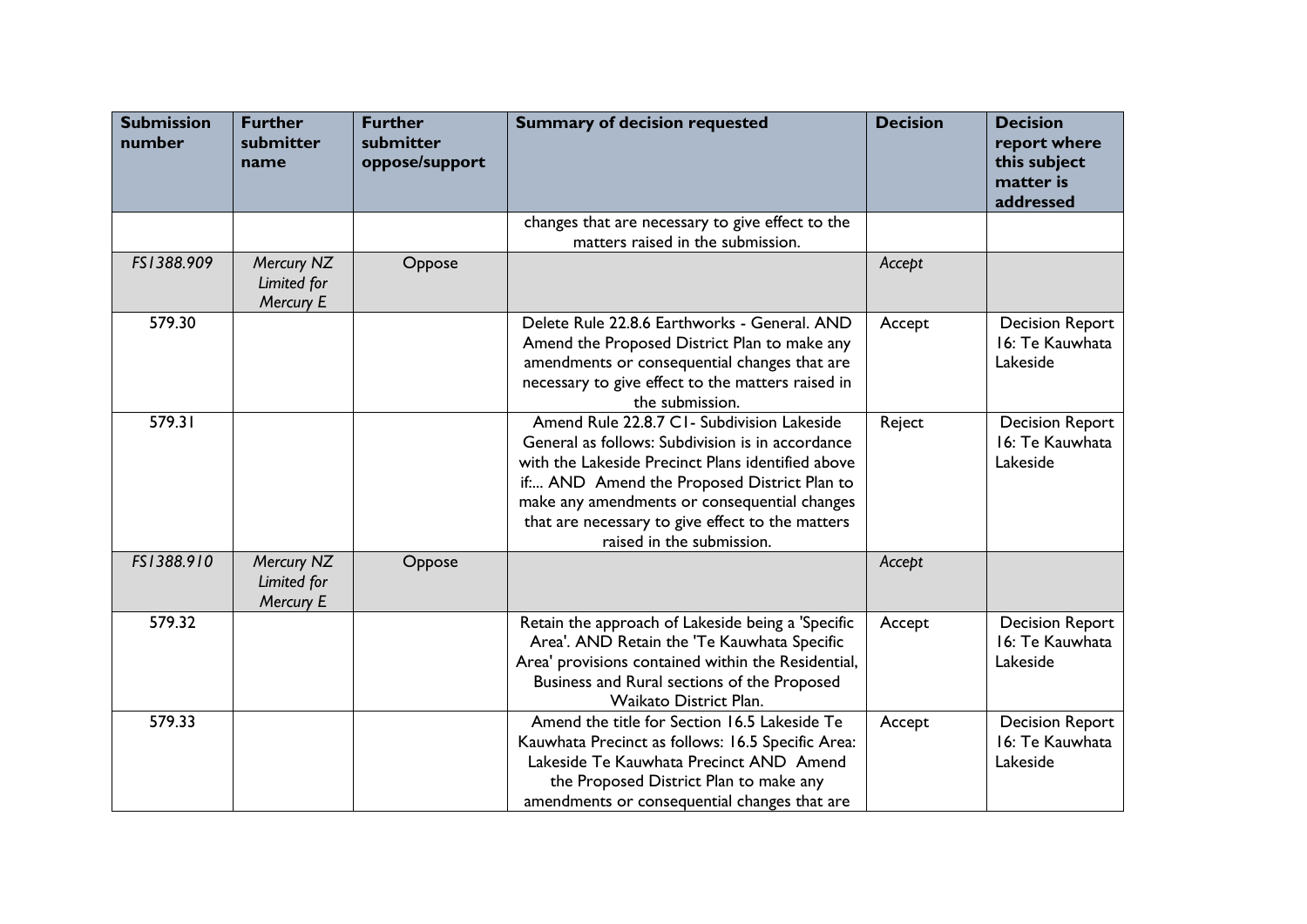| <b>Submission</b><br>number | <b>Further</b><br>submitter<br>name    | <b>Further</b><br>submitter<br>oppose/support | <b>Summary of decision requested</b>                                                                                                                                                                                                                                                                                                                                                                                                                                                              | <b>Decision</b> | <b>Decision</b><br>report where<br>this subject<br>matter is<br>addressed |
|-----------------------------|----------------------------------------|-----------------------------------------------|---------------------------------------------------------------------------------------------------------------------------------------------------------------------------------------------------------------------------------------------------------------------------------------------------------------------------------------------------------------------------------------------------------------------------------------------------------------------------------------------------|-----------------|---------------------------------------------------------------------------|
|                             |                                        |                                               | necessary to give effect to the matters raised in<br>the submission.                                                                                                                                                                                                                                                                                                                                                                                                                              |                 |                                                                           |
| FS1388.911                  | Mercury NZ<br>Limited for<br>Mercury E | Oppose                                        |                                                                                                                                                                                                                                                                                                                                                                                                                                                                                                   | Reject          |                                                                           |
| 579.34                      |                                        |                                               | Retain Objective 4.1.1 Strategic as notified.                                                                                                                                                                                                                                                                                                                                                                                                                                                     | Reject          | <b>Decision Report</b><br>5: Strategic<br><b>Directions</b>               |
| FS1388.912                  | Mercury NZ<br>Limited for<br>Mercury E | Oppose                                        |                                                                                                                                                                                                                                                                                                                                                                                                                                                                                                   | Accept          |                                                                           |
| 579.35                      |                                        |                                               | Retain Objective 4.1.2 Urban growth and<br>development, except for the amendments<br>sought below AND Amend Objective 4.1.2<br>Urban growth and development as follows: (a)<br>Future settlement pattern is consolidated in and<br>around existing towns and villages in the district<br>and along the rail corridor. AND Amend the<br>Proposed District Plan to make any amendments<br>or consequential changes that are necessary to<br>give effect to the matters raised in the<br>submission. | Reject          | <b>Decision Report</b><br>5: Strategic<br><b>Directions</b>               |
| FS1272.7                    | <b>KiwiRail</b><br>Holdings Ltd        | <b>Not Stated</b>                             |                                                                                                                                                                                                                                                                                                                                                                                                                                                                                                   | Reject          |                                                                           |
| FS1388.913                  | Mercury NZ<br>Limited for<br>Mercury E | Oppose                                        |                                                                                                                                                                                                                                                                                                                                                                                                                                                                                                   | Accept          |                                                                           |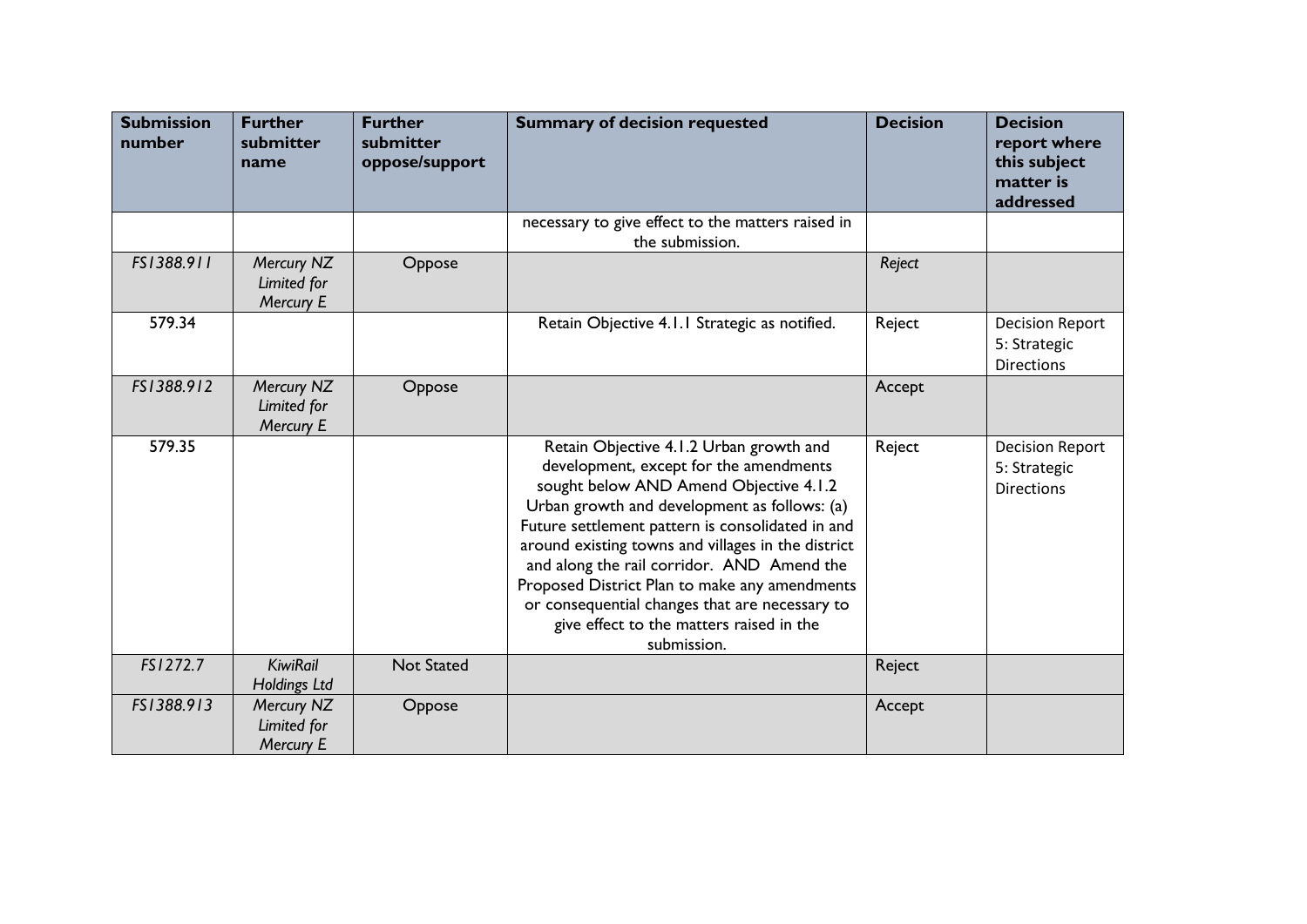| <b>Submission</b><br>number | <b>Further</b><br>submitter<br>name     | <b>Further</b><br>submitter<br>oppose/support | <b>Summary of decision requested</b>                                                                                                                                                                                                                                                                                                                                                                                                                                                                                                                                                    | <b>Decision</b> | <b>Decision</b><br>report where<br>this subject<br>matter is<br>addressed |
|-----------------------------|-----------------------------------------|-----------------------------------------------|-----------------------------------------------------------------------------------------------------------------------------------------------------------------------------------------------------------------------------------------------------------------------------------------------------------------------------------------------------------------------------------------------------------------------------------------------------------------------------------------------------------------------------------------------------------------------------------------|-----------------|---------------------------------------------------------------------------|
| 579.36                      |                                         |                                               | Retain Policy 4.1.4 Staging of developments as<br>notified.                                                                                                                                                                                                                                                                                                                                                                                                                                                                                                                             | Reject          | <b>Decision Report</b><br>5: Strategic<br><b>Directions</b>               |
| FS1388.914                  | Mercury NZ<br>Limited for<br>Mercury E  | Oppose                                        |                                                                                                                                                                                                                                                                                                                                                                                                                                                                                                                                                                                         | Accept          |                                                                           |
| 579.37                      |                                         |                                               | Retain Policy 4.1.3 Location of development,<br>except for the amendments sought below AND<br>Amend Policy 4.1.3 Location of development, as<br>follows: (a) Subdivision and development of a<br>residential, commercial and industrial nature is to<br>occur within towns and villages, and along the<br>rail corridor, where infrastructure and services<br>can be efficiently and economically provided.<br>AND Amend the Proposed District Plan to<br>make any amendments or consequential changes<br>that are necessary to give effect to the matters<br>raised in the submission. | Reject          | <b>Decision Report</b><br>5: Strategic<br><b>Directions</b>               |
| FS1388.915                  | Mercury NZ<br>Limited for<br>Mercury E  | Oppose                                        |                                                                                                                                                                                                                                                                                                                                                                                                                                                                                                                                                                                         | Accept          |                                                                           |
| 579.38                      |                                         |                                               | Retain Policy 4.1.5 Density as notified.                                                                                                                                                                                                                                                                                                                                                                                                                                                                                                                                                | Reject          | <b>Decision Report</b><br>5: Strategic<br><b>Directions</b>               |
| FS1286.7                    | Horotiu<br><b>Properties</b><br>Limited | Oppose                                        |                                                                                                                                                                                                                                                                                                                                                                                                                                                                                                                                                                                         | Accept          |                                                                           |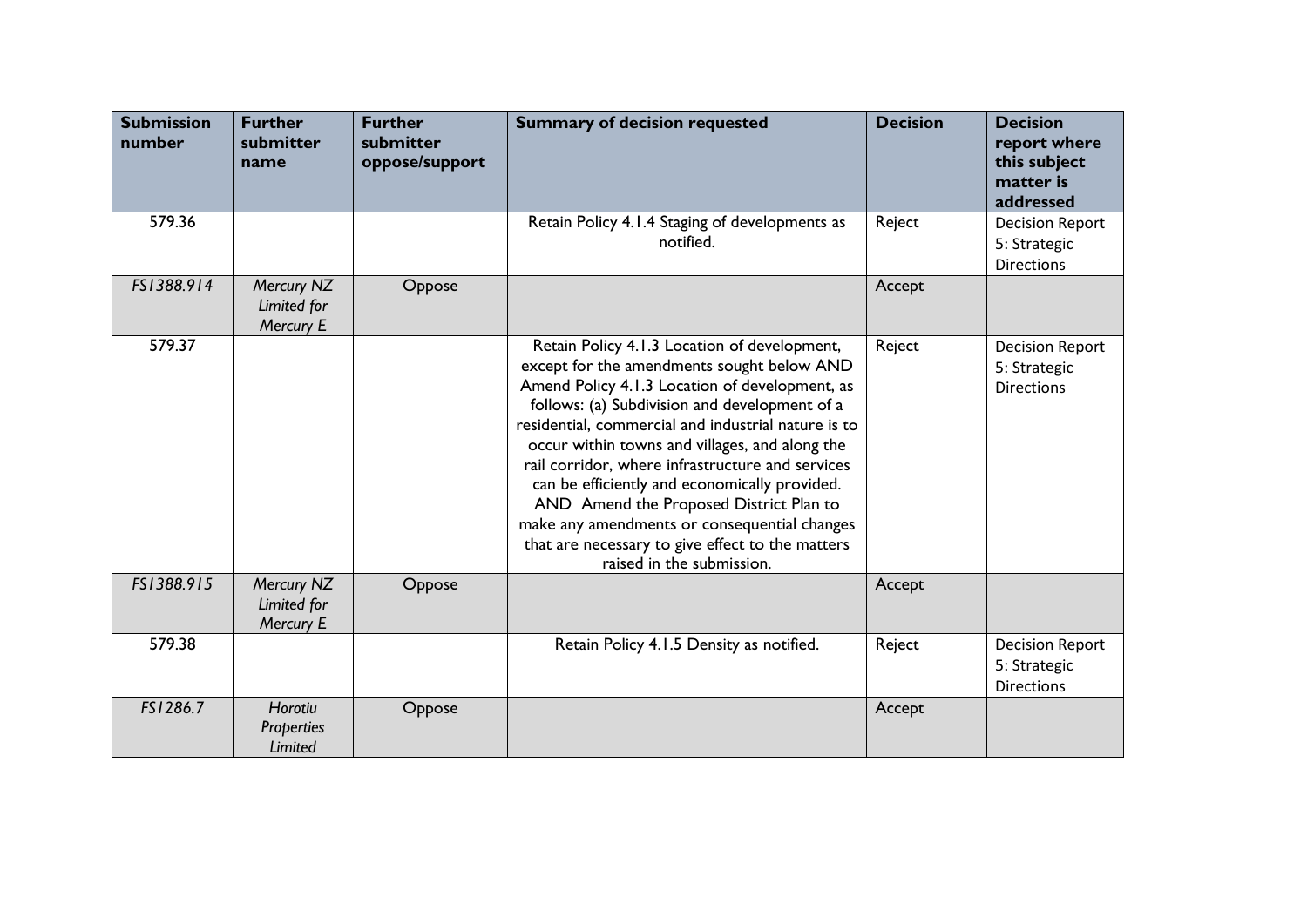| <b>Submission</b><br>number | <b>Further</b><br>submitter<br>name    | <b>Further</b><br>submitter<br>oppose/support | <b>Summary of decision requested</b>                                                                                                                                                                                                                                                                                                                                                                                | <b>Decision</b> | <b>Decision</b><br>report where<br>this subject<br>matter is<br>addressed |
|-----------------------------|----------------------------------------|-----------------------------------------------|---------------------------------------------------------------------------------------------------------------------------------------------------------------------------------------------------------------------------------------------------------------------------------------------------------------------------------------------------------------------------------------------------------------------|-----------------|---------------------------------------------------------------------------|
| FS1388.916                  | Mercury NZ<br>Limited for<br>Mercury E | Oppose                                        |                                                                                                                                                                                                                                                                                                                                                                                                                     | Accept          |                                                                           |
| 579.39                      |                                        |                                               | Retain Policy 4.1.8 Integration and connectivity<br>as notified.                                                                                                                                                                                                                                                                                                                                                    | Reject          | <b>Decision Report</b><br>5: Strategic<br><b>Directions</b>               |
| FS1388.917                  | Mercury NZ<br>Limited for<br>Mercury E | Oppose                                        |                                                                                                                                                                                                                                                                                                                                                                                                                     | Accept          |                                                                           |
| 579.40                      |                                        |                                               | Retain Policy 4.1.12 Te Kauwhata as notified.                                                                                                                                                                                                                                                                                                                                                                       | Reject          | <b>Decision Report</b><br>5: Strategic<br><b>Directions</b>               |
| 579.41                      |                                        |                                               | Amend Objective 6.4.6 Stormwater and<br>drainage, as follows: (a) The hydrological<br>characteristics of the natural drainage processes<br>are managed to achieve a treatment train<br>process and minimise stormwater effects effects.<br>AND Amend the Proposed District Plan to<br>make any amendments or consequential changes<br>that are necessary to give effect to the matters<br>raised in the submission. | Reject          | <b>Decision Report</b><br>13:<br>Infrastructure                           |
| FS1388.918                  | Mercury NZ<br>Limited for<br>Mercury E | Oppose                                        |                                                                                                                                                                                                                                                                                                                                                                                                                     | Accept          | <b>Decision Report</b><br>13:<br>Infrastructure                           |
| 579.42                      |                                        |                                               | Amend Policy 6.4.7 Stormwater as follows: (a)<br>Ensure that stormwater and drainage<br>infrastructure for subdivision, land use and<br>development: (i) Adopts, where appropriate, a<br>best-practice low impact design approach to the                                                                                                                                                                            | Reject          | <b>Decision Report</b><br>13:<br>Infrastructure                           |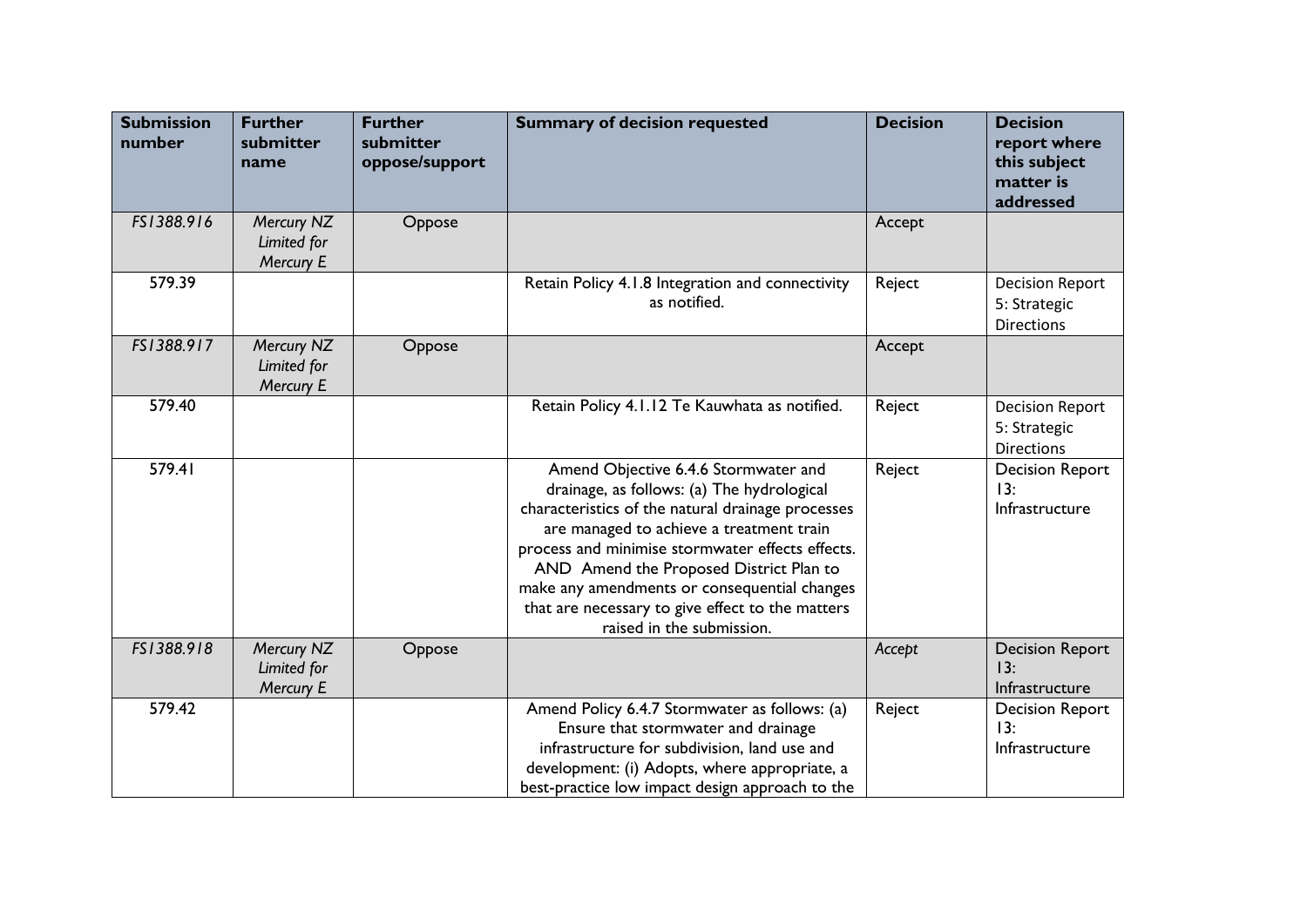| <b>Submission</b><br>number | <b>Further</b><br>submitter<br>name    | <b>Further</b><br>submitter<br>oppose/support | <b>Summary of decision requested</b>                                                                                                                                                                                                                                                                                                                                                                                                                                                                                                                                                                                                                                                                                                           | <b>Decision</b> | <b>Decision</b><br>report where<br>this subject<br>matter is<br>addressed |
|-----------------------------|----------------------------------------|-----------------------------------------------|------------------------------------------------------------------------------------------------------------------------------------------------------------------------------------------------------------------------------------------------------------------------------------------------------------------------------------------------------------------------------------------------------------------------------------------------------------------------------------------------------------------------------------------------------------------------------------------------------------------------------------------------------------------------------------------------------------------------------------------------|-----------------|---------------------------------------------------------------------------|
|                             |                                        |                                               | management of stormwater; (ii) Manages<br>stormwater in accordance with a drainage<br>hierarchy, with a preference for initial on-site<br>treatment; (iii) Minimises Manage impervious<br>surfaces to meet agreed impervious standard<br>within respective zones so as to reduce<br>stormwater runoff; (iv) Retains pre-development<br>hydrological conditions as far as practicable; (v)<br>Manage Does not increase the flow of<br>stormwater to minimise runoff onto adjoining<br>properties or flood plains, or reduce site storage<br>capacity on site; (vi)  AND Amend the<br>Proposed District Plan to make any amendments<br>or consequential changes that are necessary to<br>give effect to the matters raised in the<br>submission. |                 |                                                                           |
| FS1388.919                  | Mercury NZ<br>Limited for<br>Mercury E | Oppose                                        |                                                                                                                                                                                                                                                                                                                                                                                                                                                                                                                                                                                                                                                                                                                                                | Accept          | <b>Decision Report</b><br>13:<br>Infrastructure                           |
| 579.43                      |                                        |                                               | Retain the "roll-over" of the Residential, Rural<br>and Business Zones from Plan Change 20 on<br>sites within the Lakeside Precinct (see Diagram I<br>of submission).                                                                                                                                                                                                                                                                                                                                                                                                                                                                                                                                                                          | Accept          | <b>Decision Report</b><br>16: Te Kauwhata<br>Lakeside                     |
| FS1388.920                  | Mercury NZ<br>Limited for<br>Mercury E | Oppose                                        |                                                                                                                                                                                                                                                                                                                                                                                                                                                                                                                                                                                                                                                                                                                                                | Reject          |                                                                           |
| 579.44                      |                                        |                                               | Amend the position of the Lakeside walkway to<br>ensure it is located only within the Lakeside<br>Development 2017 Limited property boundary,<br>Te Kauwhata and west of the Significant Natural                                                                                                                                                                                                                                                                                                                                                                                                                                                                                                                                               | Reject          | <b>Decision Report</b><br>13:<br>Infrastructure                           |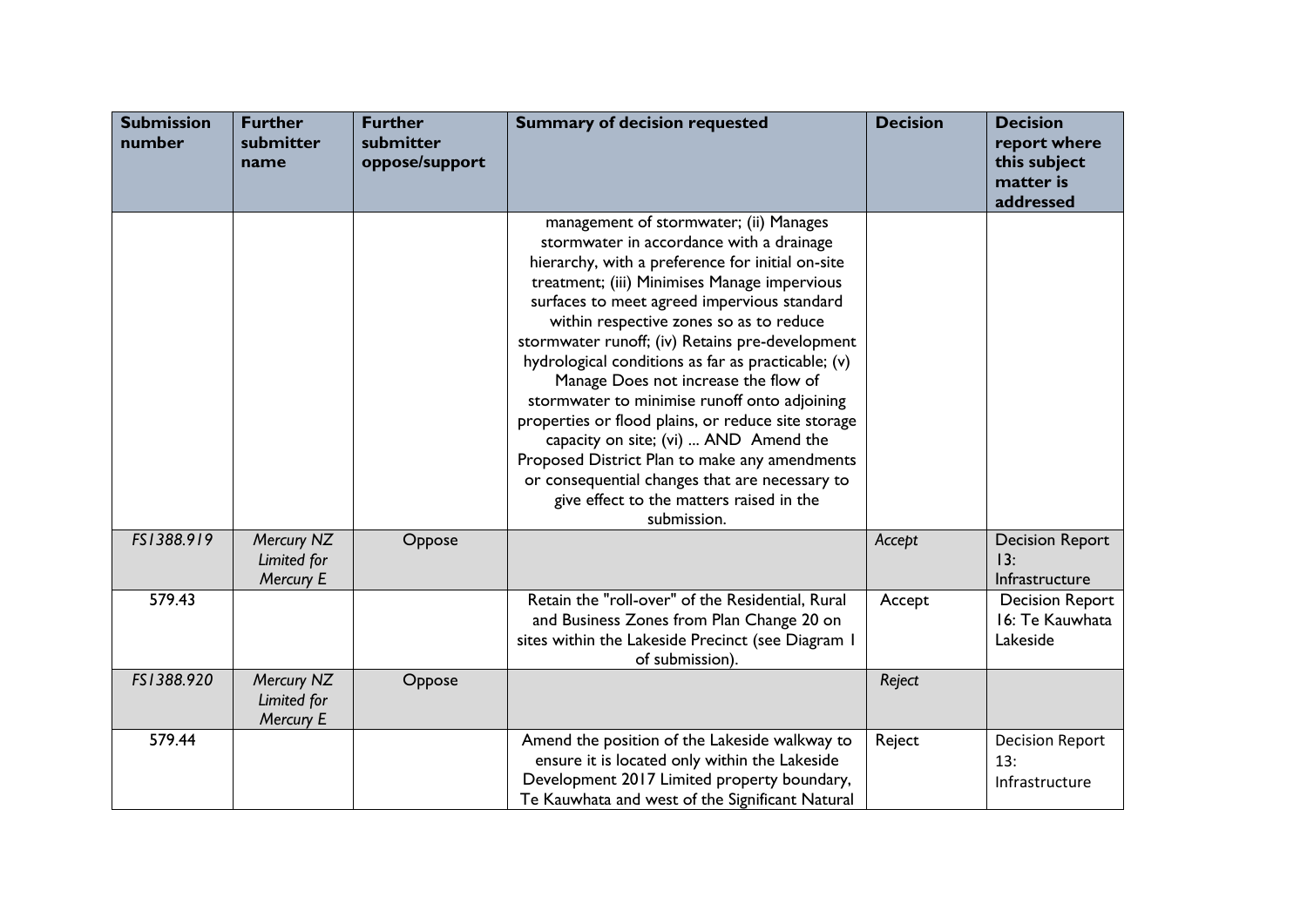| <b>Submission</b><br>number | <b>Further</b><br>submitter<br>name    | <b>Further</b><br>submitter<br>oppose/support | <b>Summary of decision requested</b>                                                                                                                                                                                                                                                                                                       | <b>Decision</b> | <b>Decision</b><br>report where<br>this subject<br>matter is<br>addressed |
|-----------------------------|----------------------------------------|-----------------------------------------------|--------------------------------------------------------------------------------------------------------------------------------------------------------------------------------------------------------------------------------------------------------------------------------------------------------------------------------------------|-----------------|---------------------------------------------------------------------------|
|                             |                                        |                                               | Area and Outstanding Natural Feature (see map<br>included in submission). AND Amend the<br>Proposed District Plan to make any amendments<br>or consequential changes that are necessary to<br>give effect to the matters raised in the<br>submission.                                                                                      |                 |                                                                           |
| 579.45                      |                                        |                                               | Delete the Significant Natural Area overlays from<br>the lake edge within the Lakeside Developments<br>2017 Limited property (see map included in<br>submission). AND Amend the Proposed District<br>Plan to make any amendments or consequential<br>changes that are necessary to give effect to the<br>matters raised in the submission. | Accept          | <b>Decision Report</b><br>9: Significant<br><b>Natural Areas</b>          |
| FS1293.120                  | Department of<br>Conservation          | Oppose                                        |                                                                                                                                                                                                                                                                                                                                            | Reject          |                                                                           |
| 579.46                      |                                        |                                               | Delete the Development Precinct from the<br>Lakeside Development 2017 Limited property,<br>Te Kauwhata. AND Amend the Proposed<br>District Plan to make any amendments or<br>consequential changes that are necessary to give<br>effect to the matters raised in the submission.                                                           | Reject          | <b>Decision Report</b><br>16: Te Kauwhata<br>Lakeside                     |
| 579.47                      |                                        |                                               | Retain the Residential zone provisions as they<br>relate to the Te Kauwhata Lakeside Precinct,<br>except the provisions for which amendments are<br>requested.                                                                                                                                                                             | Accept          | <b>Decision Report</b><br>16: Te Kauwhata<br>Lakeside                     |
| FS1388.921                  | Mercury NZ<br>Limited for<br>Mercury E | Oppose                                        |                                                                                                                                                                                                                                                                                                                                            | Reject          |                                                                           |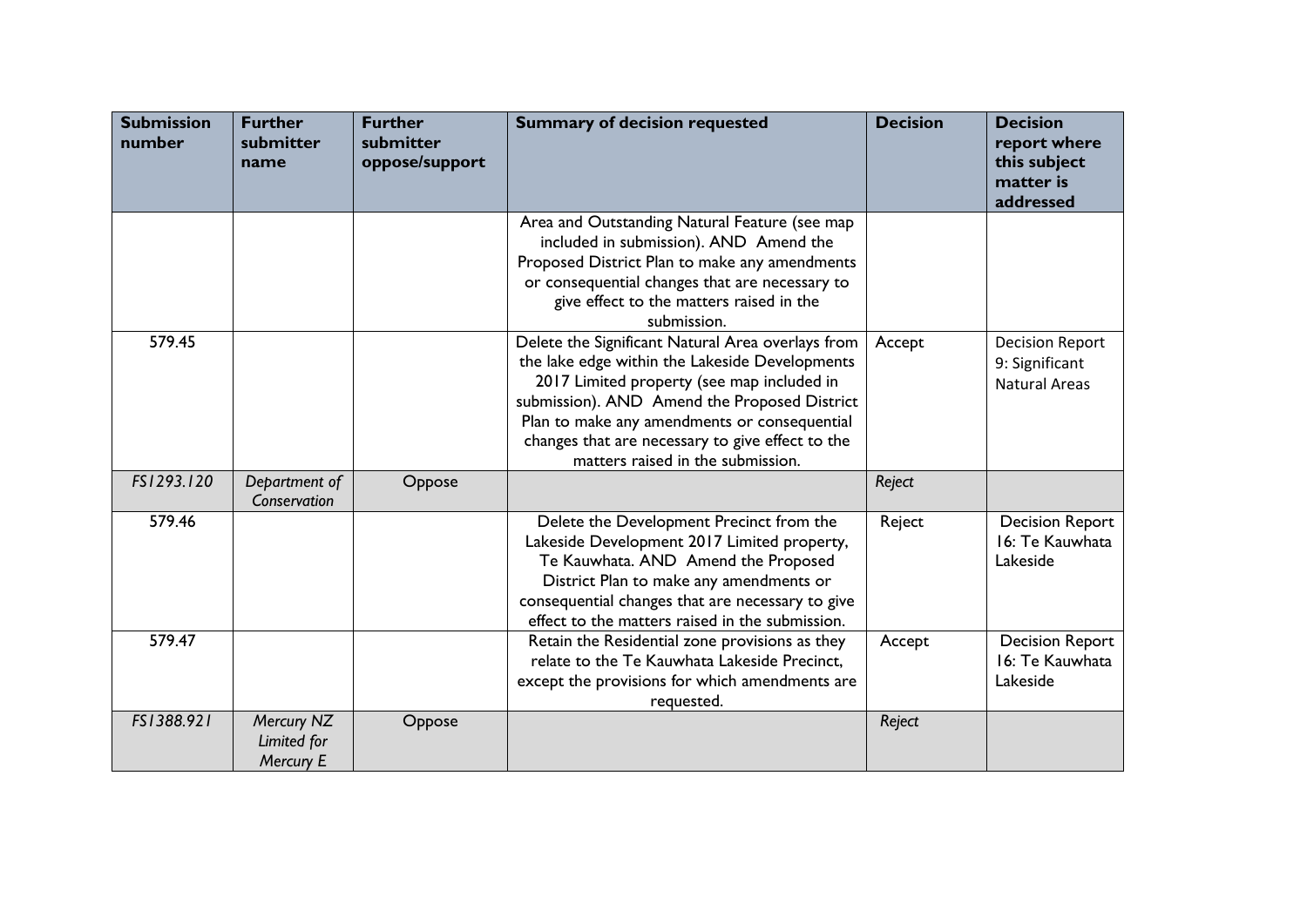| <b>Submission</b><br>number | <b>Further</b><br>submitter<br>name    | <b>Further</b><br>submitter<br>oppose/support | <b>Summary of decision requested</b>                                                                                                                                                                                                                                                                                                                                                                                                                                                                                                                                                                                                                                                                                                                                                                                                                                             | <b>Decision</b>   | <b>Decision</b><br>report where<br>this subject<br>matter is<br>addressed |
|-----------------------------|----------------------------------------|-----------------------------------------------|----------------------------------------------------------------------------------------------------------------------------------------------------------------------------------------------------------------------------------------------------------------------------------------------------------------------------------------------------------------------------------------------------------------------------------------------------------------------------------------------------------------------------------------------------------------------------------------------------------------------------------------------------------------------------------------------------------------------------------------------------------------------------------------------------------------------------------------------------------------------------------|-------------------|---------------------------------------------------------------------------|
| 579.48                      |                                        |                                               | Amend Rule 16.5.1(1) Application of rules, as<br>follows: (1) The rules that apply to a permitted<br>activity in Rule 16.5.2 within the Lakeside Te<br>Kauwhata Precinct as identified in the planning<br>maps are as follows: (i) Rule 15.2 (Land Use -<br>Effects) except:  A. Rule 16.2.4.1 (Earthworks<br>- general) and Rule 16.2.4.2 (Earthworks - Maaori<br>Sites and Maori Areas of Significance) does not<br>apply and Rule 16.5.7.2 applies instead B C.<br>Rule 16.2.6 Notable trees (i) D. Rule 16.5.7.1<br>Noise and Vibration - North Island Main Trunk<br>line (NIMT) (ii) E. Rule 16.3 (Land Use -<br>Building) does not apply, Rule 16.5.8 (Land use-<br>Building) applies instead. AND Amend the<br>Proposed District Plan to make any amendments<br>or consequential changes that are necessary to<br>give effect to the matters raised in the<br>submission. | Accept            | <b>Decision Report</b><br>16: Te Kauwhata<br>Lakeside                     |
| FS1388.922                  | Mercury NZ<br>Limited for<br>Mercury E | Oppose                                        |                                                                                                                                                                                                                                                                                                                                                                                                                                                                                                                                                                                                                                                                                                                                                                                                                                                                                  | Reject            |                                                                           |
| 579.49                      |                                        |                                               | Amend Rule 16.5.1(3) by replacing the Lakeside<br>Te Kauwhata Precinct plans with the updated<br>Lakeside Te Kauwhata Precinct plans (included as<br>Diagram within the submission). AND Amend<br>the Proposed District Plan to make any<br>amendments or consequential changes that are<br>necessary to give effect to the matters raised in<br>the submission.                                                                                                                                                                                                                                                                                                                                                                                                                                                                                                                 | Accept in<br>part | <b>Decision Report</b><br>16: Te Kauwhata<br>Lakeside                     |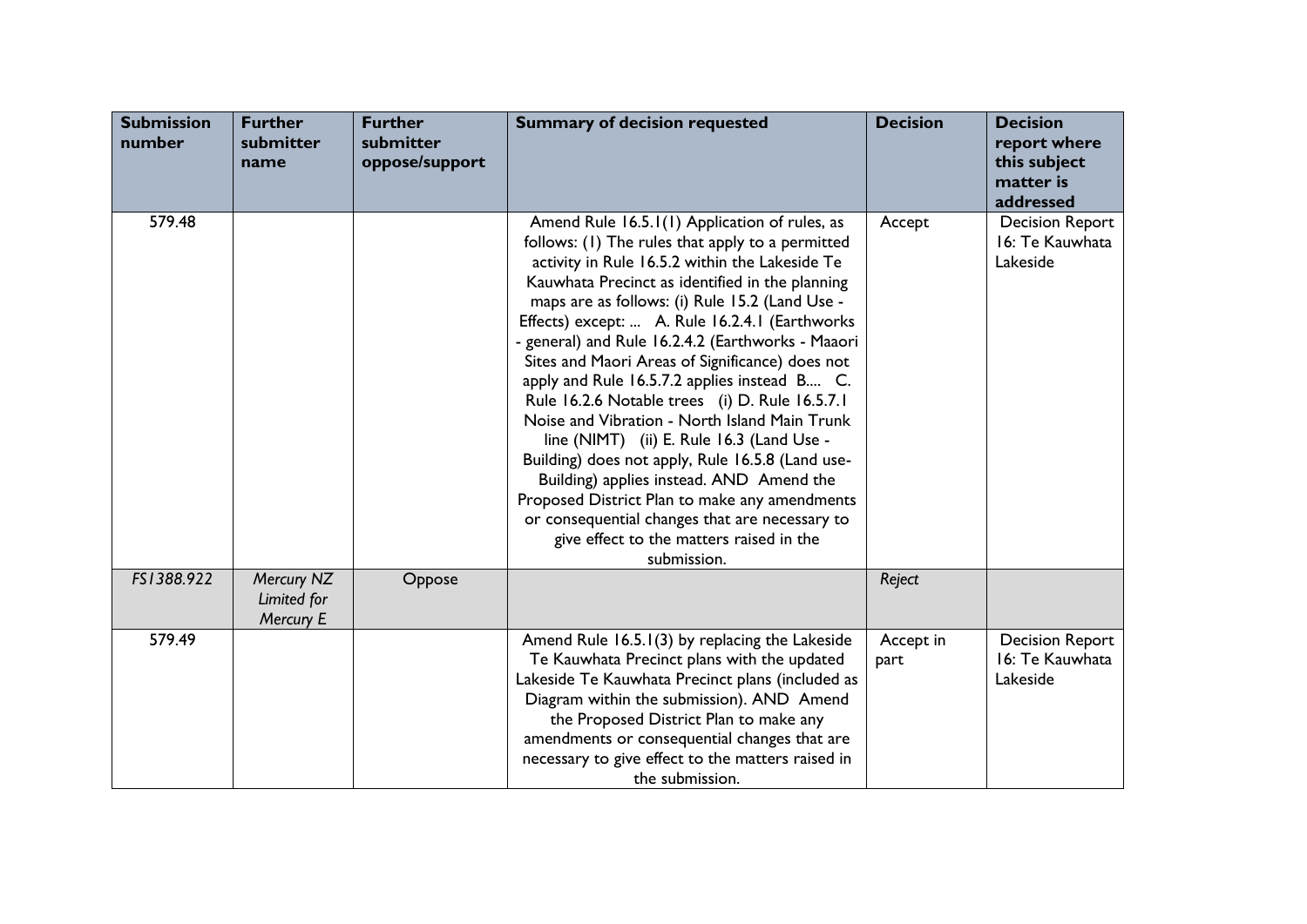| <b>Submission</b><br>number | <b>Further</b><br>submitter<br>name    | <b>Further</b><br>submitter<br>oppose/support | <b>Summary of decision requested</b>                                                                                                                                                                                                                                                                                                                                    | <b>Decision</b>   | <b>Decision</b><br>report where<br>this subject<br>matter is<br>addressed |
|-----------------------------|----------------------------------------|-----------------------------------------------|-------------------------------------------------------------------------------------------------------------------------------------------------------------------------------------------------------------------------------------------------------------------------------------------------------------------------------------------------------------------------|-------------------|---------------------------------------------------------------------------|
| FS1388.923                  | Mercury NZ<br>Limited for<br>Mercury E | Oppose                                        |                                                                                                                                                                                                                                                                                                                                                                         | Accept in<br>part |                                                                           |
| 579.50                      |                                        |                                               | Amend Rule 22.8.7 C1 (x) Subdivision Lakeside<br>General as follows (x) subject to v) below<br>Lakeside Walkway is within 1030m of the<br>location shown on Precinct Plan 16.5.1(3)(c);<br>AND Amend the Proposed District Plan to<br>make any amendments or consequential changes<br>that are necessary to give effect to the matters<br>raised in the submission.     | Accept            | <b>Decision Report</b><br>16: Te Kauwhata<br>Lakeside                     |
| 579.51                      |                                        |                                               | Amend Rule 22.8.8 RD1 (a) (ii) D Lakeside<br>Comprehensive Subdivision Consent as follows:<br>D. Lakeside Walkway is within 1030m of the<br>location shown on Precinct Plan 16.5.1.3(3)(c).<br>AND Amend the Proposed District Plan to<br>make any amendments or consequential changes<br>that are necessary to give effect to the matters<br>raised in the submission. | Accept            | <b>Decision Report</b><br>16: Te Kauwhata<br>Lakeside                     |
| FS1388.924                  | Mercury NZ<br>Limited for<br>Mercury E | Oppose                                        |                                                                                                                                                                                                                                                                                                                                                                         | Reject            |                                                                           |
| 579.52                      |                                        |                                               | Delete Rule 22.8.8 RD1 (c)(ii) Lakeside<br>Comprehensive Subdivision Consent. AND<br>Amend the Proposed District Plan to make any<br>amendments or consequential changes that are<br>necessary to give effect to the matters raised in<br>the submission.                                                                                                               | Accept            | <b>Decision Report</b><br>16: Te Kauwhata<br>Lakeside                     |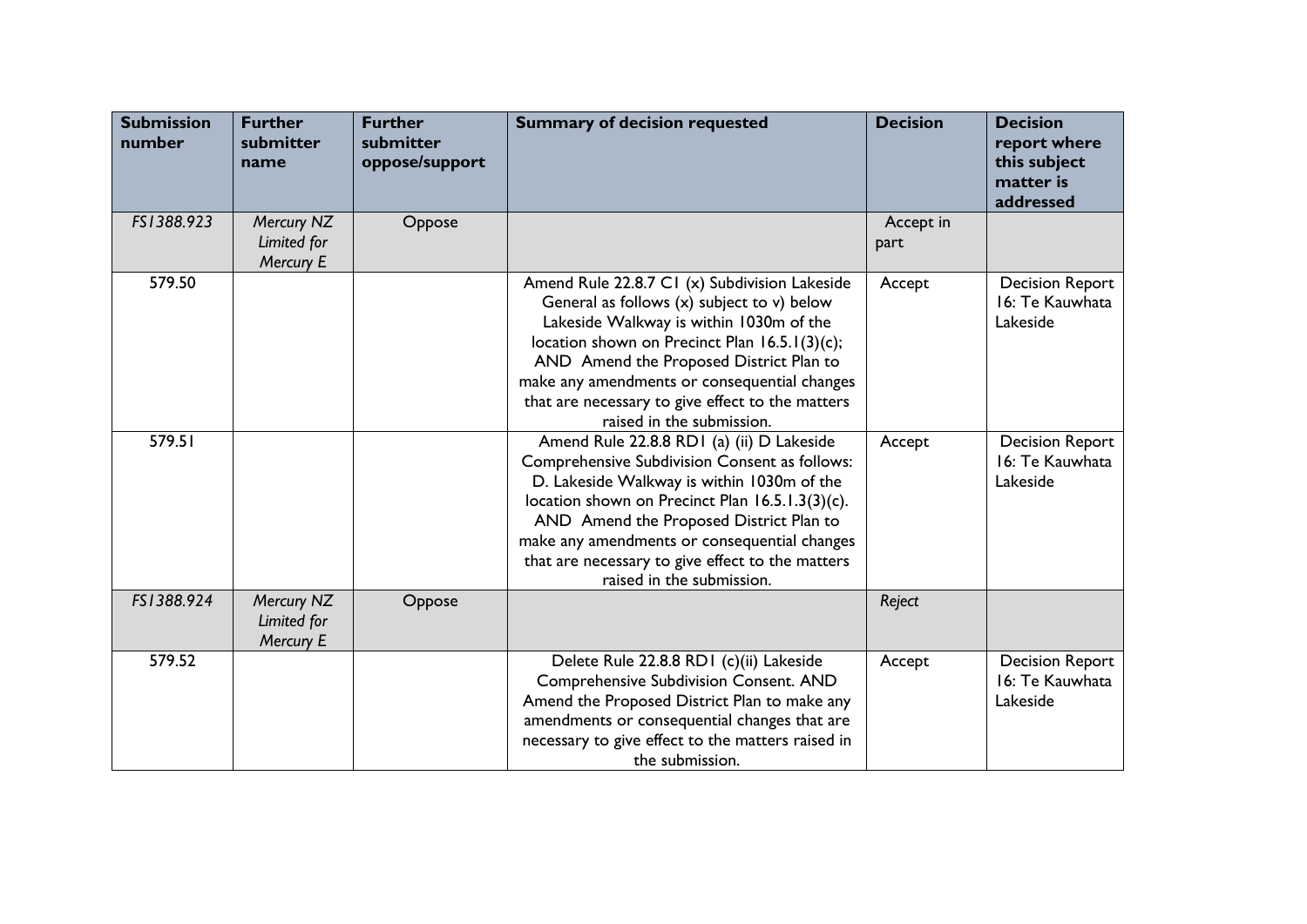| <b>Submission</b><br>number | <b>Further</b><br>submitter<br>name    | <b>Further</b><br>submitter<br>oppose/support | <b>Summary of decision requested</b>                                                                                                                                                                                                                                                                                                                                                               | <b>Decision</b> | <b>Decision</b><br>report where<br>this subject<br>matter is<br>addressed |
|-----------------------------|----------------------------------------|-----------------------------------------------|----------------------------------------------------------------------------------------------------------------------------------------------------------------------------------------------------------------------------------------------------------------------------------------------------------------------------------------------------------------------------------------------------|-----------------|---------------------------------------------------------------------------|
| FS1388.925                  | Mercury NZ<br>Limited for<br>Mercury E | Oppose                                        |                                                                                                                                                                                                                                                                                                                                                                                                    | Reject          |                                                                           |
| 579.53                      |                                        |                                               | Amend Rule 22.8.8 D1 (a)(iv) as follows: iv)<br>Lakeside Walkway is within 10m30-2050m of the<br>location shown on Precinct Plan 16.5.1(3)(b).<br>AND Amend the Proposed District Plan to<br>make any amendments or consequential changes<br>that are necessary to give effect to the matters<br>raised in the submission.                                                                         | Accept          | <b>Decision Report</b><br>16: Te Kauwhata<br>Lakeside                     |
| FS1388.926                  | Mercury NZ<br>Limited for<br>Mercury E | Oppose                                        |                                                                                                                                                                                                                                                                                                                                                                                                    | Reject          |                                                                           |
| 579.54                      |                                        |                                               | Amend Table 14.12.5.7 Required parking spaces<br>and loading bays by annotating the control on<br>dwellings with a sentence as follows: except in<br>Te Kauwhata Lakeside on sites 300m2 or less.<br>AND Amend the Proposed District Plan to<br>make any amendments or consequential changes<br>that are necessary to give effect to the matters<br>raised in the submission.                      | Reject          | <b>Decision Report</b><br>13:<br>Infrastructure                           |
| 579.55                      |                                        |                                               | Add a new line within Table 14.12.5.7 Required<br>parking spaces and loading bays as follows: Te<br>Kauwhata Lakeside dwelling on sites of 300m2 or<br>less - minimum of one car parking space per<br>dwelling plus on-street parking at a ratio of 0.7<br>carparking spaces per allotment, or AND<br>Amend the Proposed District Plan to make any<br>amendments or consequential changes that are | Reject          | <b>Decision Report</b><br>13:<br>Infrastructure                           |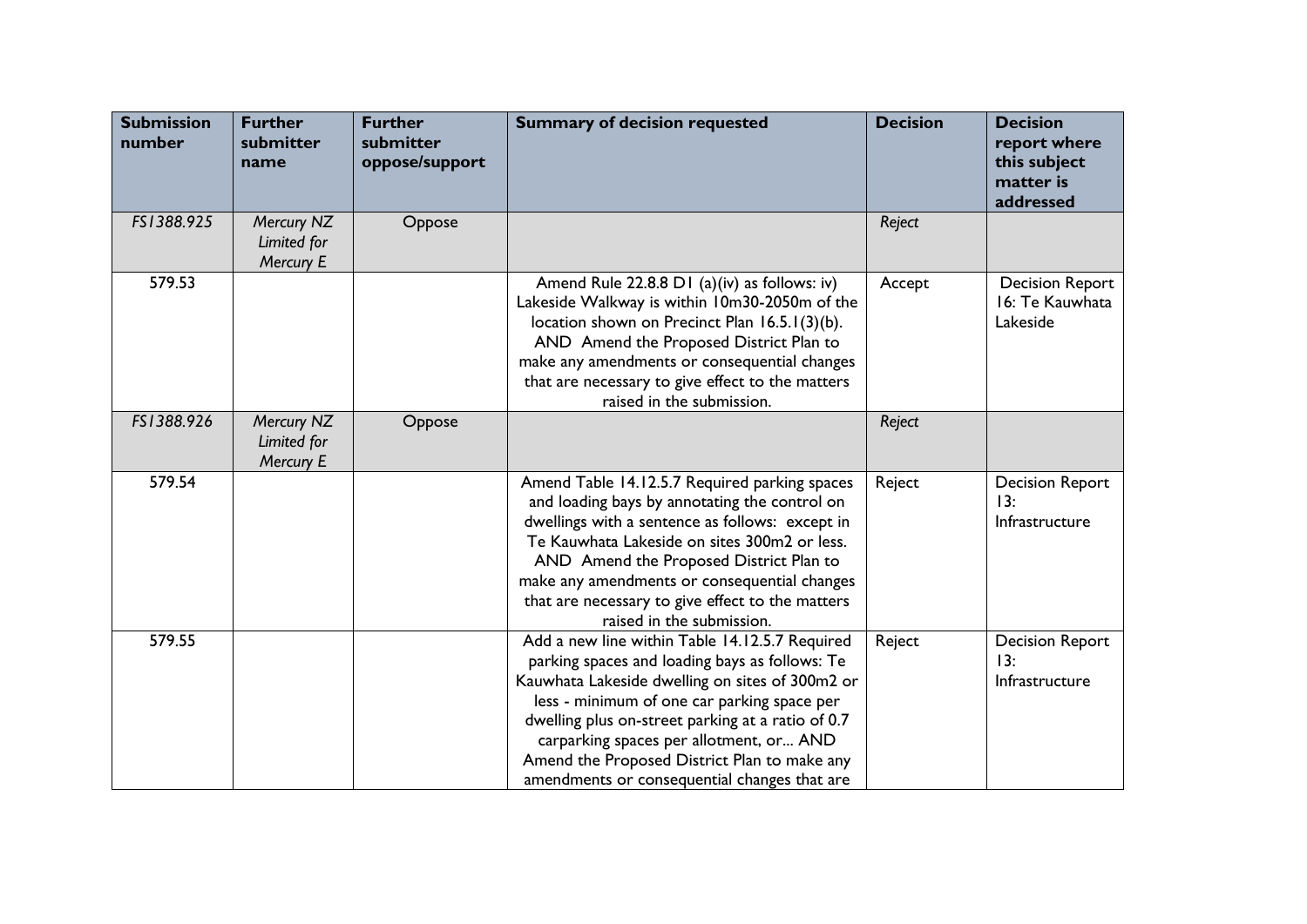| <b>Submission</b><br>number | <b>Further</b><br>submitter<br>name | <b>Further</b><br>submitter<br>oppose/support | <b>Summary of decision requested</b>                                                         | <b>Decision</b> | <b>Decision</b><br>report where<br>this subject<br>matter is<br>addressed |
|-----------------------------|-------------------------------------|-----------------------------------------------|----------------------------------------------------------------------------------------------|-----------------|---------------------------------------------------------------------------|
|                             |                                     |                                               | necessary to give effect to the matters raised in                                            |                 |                                                                           |
|                             |                                     |                                               | the submission.                                                                              |                 |                                                                           |
| 579.56                      |                                     |                                               | Amend Table 14.12.5.7 Required parking spaces                                                | Reject          | <b>Decision Report</b>                                                    |
|                             |                                     |                                               | and loading bays by annotating the control on                                                |                 | 13:                                                                       |
|                             |                                     |                                               | retirement villages as follows: except in Te                                                 |                 | Infrastructure                                                            |
|                             |                                     |                                               | Kauwhata Lakeside. AND Amend the Proposed                                                    |                 |                                                                           |
|                             |                                     |                                               | District Plan to make any amendments or                                                      |                 |                                                                           |
|                             |                                     |                                               | consequential changes that are necessary to give                                             |                 |                                                                           |
|                             |                                     |                                               | effect to the matters raised in the submission.                                              |                 |                                                                           |
| 579.57                      |                                     |                                               | Add a new line within Table 14.12.5.7 Required                                               | Reject          | <b>Decision Report</b>                                                    |
|                             |                                     |                                               | parking spaces and loading bays as follows: Te                                               |                 | 13:                                                                       |
|                             |                                     |                                               | Kauwhata Lakeside Retirement Village - 0.5 car                                               |                 | Infrastructure                                                            |
|                             |                                     |                                               | parking spaces per independent living unit and                                               |                 |                                                                           |
|                             |                                     |                                               | one visitor space for every 10 residents AND<br>Amend the Proposed District Plan to make any |                 |                                                                           |
|                             |                                     |                                               | amendments or consequential changes that are                                                 |                 |                                                                           |
|                             |                                     |                                               | necessary to give effect to the matters raised in                                            |                 |                                                                           |
|                             |                                     |                                               | the submission.                                                                              |                 |                                                                           |
| 579.58                      |                                     |                                               | Amend Table 14.12.5.14 Access and road                                                       | Reject          | <b>Decision Report</b>                                                    |
|                             |                                     |                                               | conditions (Residential, Village, Business,                                                  |                 | 13:                                                                       |
|                             |                                     |                                               | Business Town Centre and Industrial Zones) to                                                |                 | Infrastructure                                                            |
|                             |                                     |                                               | insert specific provisions which provide for a                                               |                 |                                                                           |
|                             |                                     |                                               | minimum local road width of 16m and a                                                        |                 |                                                                           |
|                             |                                     |                                               | reduction in the seal width from 8m to 6m. AND                                               |                 |                                                                           |
|                             |                                     |                                               | Amend Table 14.12.5.14 Access and road                                                       |                 |                                                                           |
|                             |                                     |                                               | conditions (Residential, Village, Business,                                                  |                 |                                                                           |
|                             |                                     |                                               | Business Town Centre and Industrial Zones) to                                                |                 |                                                                           |
|                             |                                     |                                               | insert specific provisions which provide for                                                 |                 |                                                                           |
|                             |                                     |                                               | private ways which have passing bays and/or dual                                             |                 |                                                                           |
|                             |                                     |                                               | carriageway to serve more than 8 allotments.                                                 |                 |                                                                           |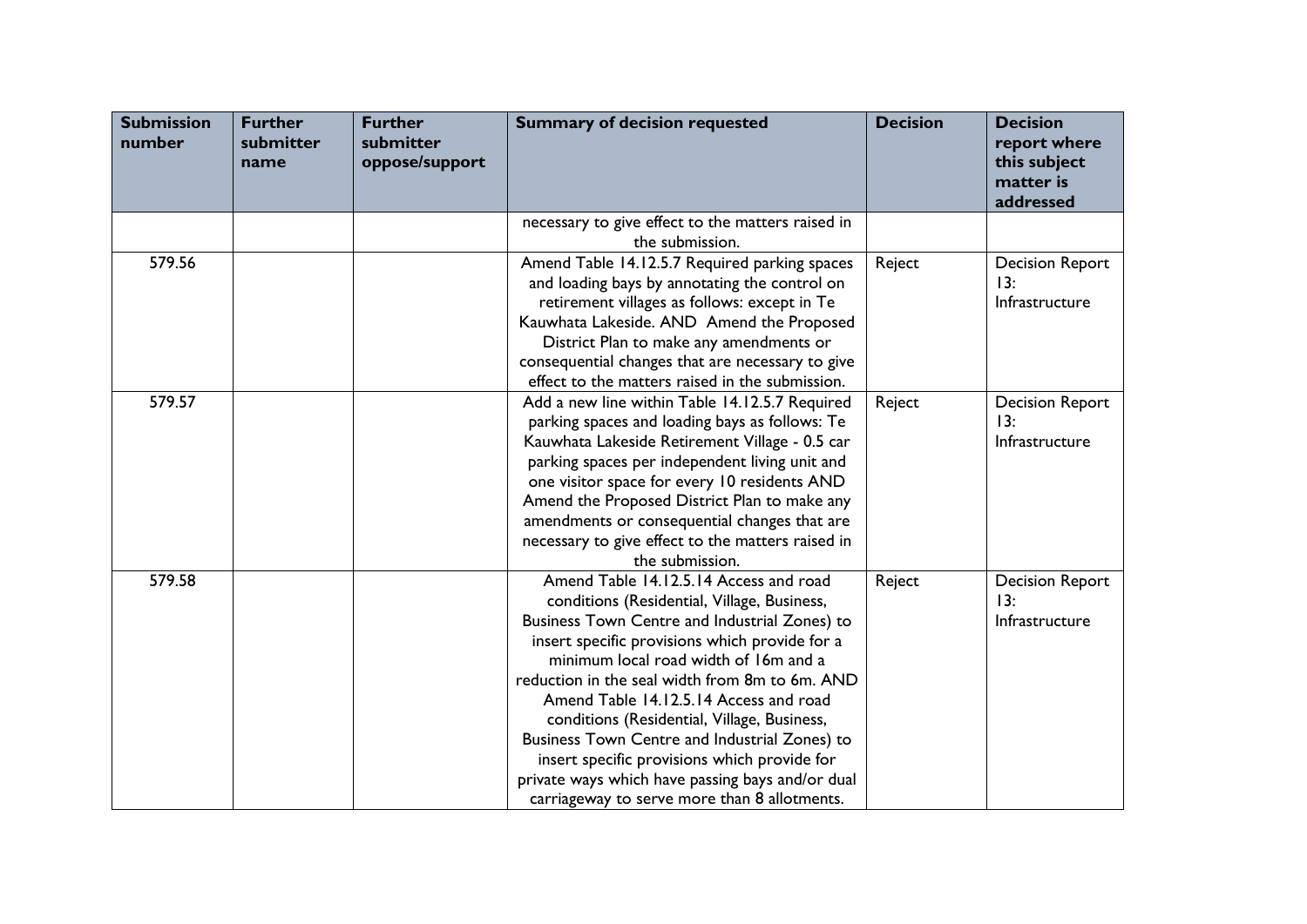| <b>Submission</b><br>number | <b>Further</b><br>submitter<br>name | <b>Further</b><br>submitter<br>oppose/support | <b>Summary of decision requested</b>                                                                                                                                                                                                                                                                                                                                                                                                                                                                                                                                                                                                                                                                                   | <b>Decision</b> | <b>Decision</b><br>report where<br>this subject<br>matter is<br>addressed |
|-----------------------------|-------------------------------------|-----------------------------------------------|------------------------------------------------------------------------------------------------------------------------------------------------------------------------------------------------------------------------------------------------------------------------------------------------------------------------------------------------------------------------------------------------------------------------------------------------------------------------------------------------------------------------------------------------------------------------------------------------------------------------------------------------------------------------------------------------------------------------|-----------------|---------------------------------------------------------------------------|
|                             |                                     |                                               | AND Amend the Proposed District Plan to<br>make any amendments or consequential changes<br>that are necessary to give effect to the matters                                                                                                                                                                                                                                                                                                                                                                                                                                                                                                                                                                            |                 |                                                                           |
| 579.59                      |                                     |                                               | raised in the submission.<br>Amend Table 14.12.5.19 Te Kauwhata<br>Structure Plan - Road cross sections - Collector<br>Roads to insert specific provisions which<br>provide for a minimum local road width of 16m<br>and a reduction in the seal width from 8m to 6m.<br><b>AND</b><br>Amend Table 14.12.5.19 Te Kauwhata Structure<br>Plan - Road cross sections - Collector Roads to<br>insert specific provisions which provide for<br>private ways which have passing bays and/or dual<br>carriageway to serve more than 8 allotments.<br>AND Amend the Proposed District Plan to<br>make any amendments or consequential changes<br>that are necessary to give effect to the matters<br>raised in the submission. | Reject          | <b>Decision Report</b><br>13:<br>Infrastructure                           |
| 579.60                      |                                     |                                               | Amend activity specific conditions in Rule<br>14.2.1.1 (1) (a) relating to P1 New Infrastructure<br>as follows: (a) Not exceed 10m2 in area above-<br>ground for any one structure AND Amend the<br>Proposed District Plan to make any amendments<br>or consequential changes that are necessary to<br>give effect to the matters raised in the<br>submission.                                                                                                                                                                                                                                                                                                                                                         | Reject          | <b>Decision Report</b><br>13:<br>Infrastructure                           |
| FS1134.34                   | <b>Counties Power</b><br>Limited    | Support                                       |                                                                                                                                                                                                                                                                                                                                                                                                                                                                                                                                                                                                                                                                                                                        | Reject          | <b>Decision Report</b><br>13:<br>Infrastructure                           |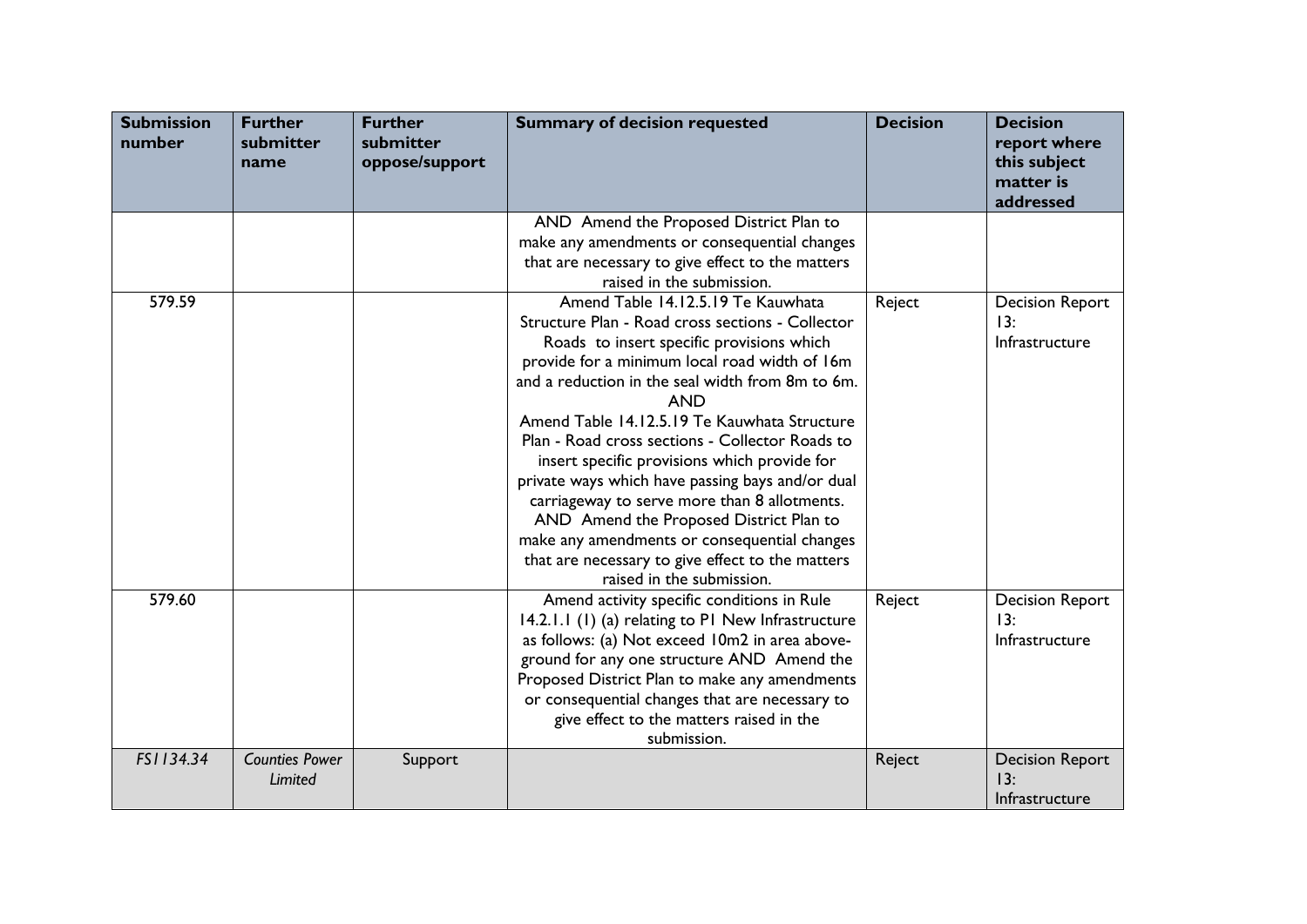| <b>Submission</b><br>number | <b>Further</b><br>submitter<br>name | <b>Further</b><br>submitter<br>oppose/support | <b>Summary of decision requested</b>                                                                                                                                                                                                                                                                                                                                                                                                                                                                                                                                                                                                                                                                                                   | <b>Decision</b> | <b>Decision</b><br>report where<br>this subject<br>matter is<br>addressed |
|-----------------------------|-------------------------------------|-----------------------------------------------|----------------------------------------------------------------------------------------------------------------------------------------------------------------------------------------------------------------------------------------------------------------------------------------------------------------------------------------------------------------------------------------------------------------------------------------------------------------------------------------------------------------------------------------------------------------------------------------------------------------------------------------------------------------------------------------------------------------------------------------|-----------------|---------------------------------------------------------------------------|
| FS1176.168                  | Watercare<br>Services Ltd           | Support                                       |                                                                                                                                                                                                                                                                                                                                                                                                                                                                                                                                                                                                                                                                                                                                        | Reject          | <b>Decision Report</b><br>13:<br>Infrastructure                           |
| 579.61                      |                                     |                                               | Amend activity-specific conditions 14.11.1.1(a)(ii)<br>A relating to PI Stormwater systems for new<br>development or subdivision as follows: (ii)<br>Manages stormwater in the following manner: A.<br>Primary systems detain runoff from all<br>impervious surfaces during a 10% Annual<br>Exceedance Probability AEP storm event to<br>ensure that the rate of any stormwater discharge<br>offseit is at or below pre-development rates or<br>connects to a stormwater treatment train<br>process approved by the Council as part of a<br>previous consent. AND Amend the Proposed<br>District Plan to make any amendments or<br>consequential changes that are necessary to give<br>effect to the matters raised in the submission. | Reject          | <b>Decision Report</b><br>13:<br>Infrastructure                           |
| 579.62                      |                                     |                                               | Amend activity-specific conditions in Rule<br>14.11.1.2 relating to P2 Impervious surfaces as<br>follows: (a) The establishment of impervious<br>surfaces associated with new development or<br>subdivision that complies with the following<br>condition: (ii) The maximum impervious surface<br>of a site within the Residential Zone, Rangitahi<br>Peninsula Zone, Village Zone or Country Living<br>Zone is 70% and within the Te Kauwhata<br>Lakeside Precinct is 75%. AND Amend the<br>Proposed District Plan to make any amendments<br>or consequential changes that are necessary to                                                                                                                                           | Accept          | <b>Decision Report</b><br>16: Te Kauwhata<br>Lakeside                     |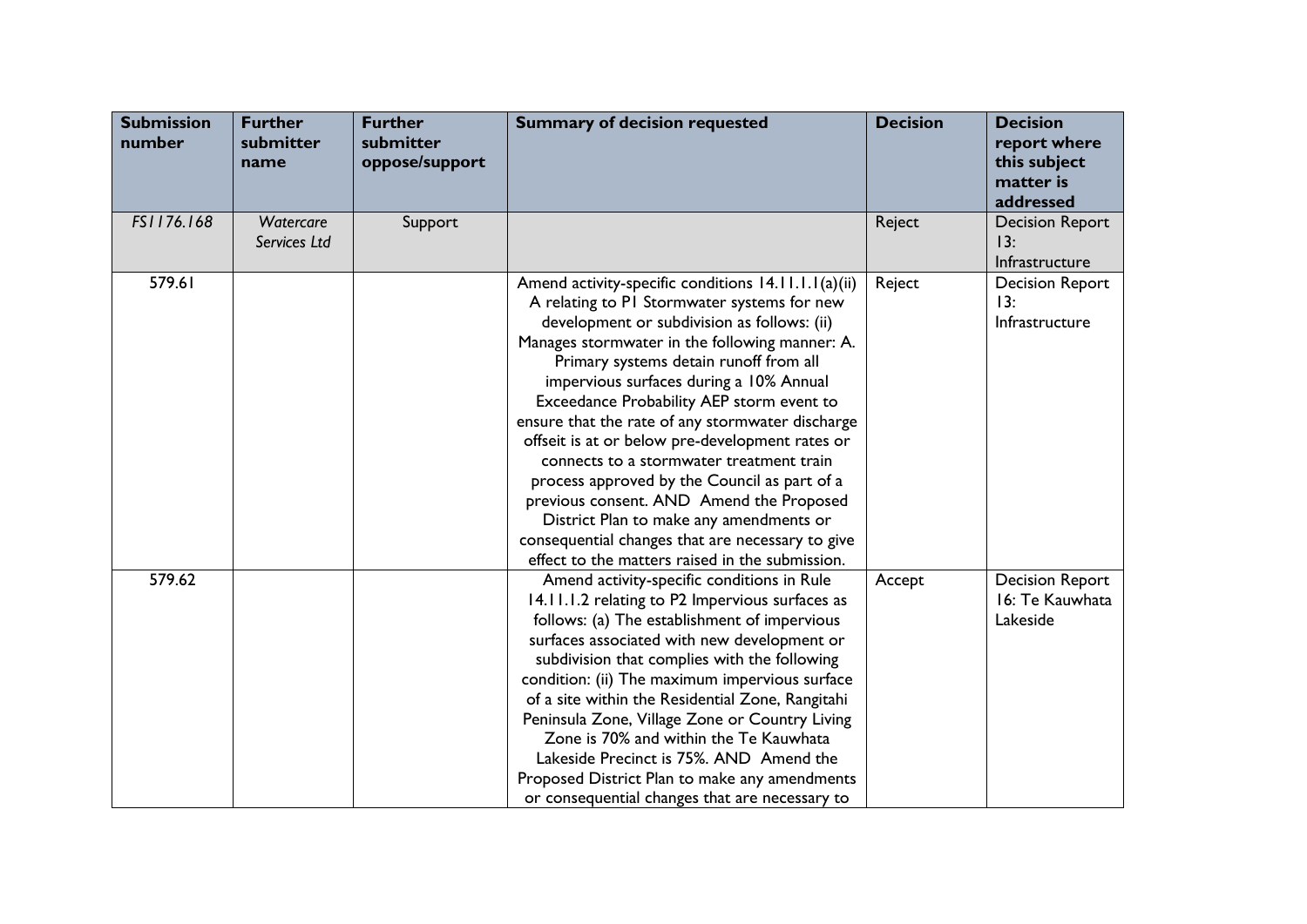| <b>Submission</b><br>number | <b>Further</b><br>submitter<br>name    | <b>Further</b><br>submitter<br>oppose/support | <b>Summary of decision requested</b>                                                                                                                                                                                                                                                                                                                                                                                                                                                                     | <b>Decision</b> | <b>Decision</b><br>report where<br>this subject<br>matter is<br>addressed                           |
|-----------------------------|----------------------------------------|-----------------------------------------------|----------------------------------------------------------------------------------------------------------------------------------------------------------------------------------------------------------------------------------------------------------------------------------------------------------------------------------------------------------------------------------------------------------------------------------------------------------------------------------------------------------|-----------------|-----------------------------------------------------------------------------------------------------|
|                             |                                        |                                               | give effect to the matters raised in the<br>submission.                                                                                                                                                                                                                                                                                                                                                                                                                                                  |                 |                                                                                                     |
| 579.63                      |                                        |                                               | Amend activity-specific conditions in Rule<br>14.11.1.8 (a) (i) relating to P8 Stormwater ponds<br>or wetlands, as follows: (i) The area of the pond<br>or wetland does not exceed the equivalent site<br>building coverage conditions applicable to the<br>zone, except that this control does not apply in<br>the Rural Zone. AND Amend the Proposed<br>District Plan to make any amendments or<br>consequential changes that are necessary to give<br>effect to the matters raised in the submission. | Reject          | <b>Decision Report</b><br>13:<br>Infrastructure                                                     |
| 579.64                      |                                        |                                               | Amend the Proposed District Plan to make any<br>amendments or consequential changes that are<br>necessary to give effect to the matters raised in<br>this submission.                                                                                                                                                                                                                                                                                                                                    | Accept          | <b>Decision Report</b><br>16: Te Kauwhata<br>Lakeside                                               |
| 579.65                      |                                        |                                               | Delete Rule 16.5.9.3 (b) (ii) Subdivisions- Sites<br>less than 5ha. AND Amend the Proposed<br>District Plan to make any amendments or<br>consequential changes that are necessary to give<br>effect to the matters raised in the submission.                                                                                                                                                                                                                                                             | Accept          | <b>Decision Report</b><br>16: Te Kauwhata<br>Lakeside                                               |
| FS1388.927                  | Mercury NZ<br>Limited for<br>Mercury E | Oppose                                        |                                                                                                                                                                                                                                                                                                                                                                                                                                                                                                          | Reject          |                                                                                                     |
| 579.66                      |                                        |                                               | No specific decision sought, but submission<br>supports the objectives and policies in Chapter 4<br>Urban Environment.                                                                                                                                                                                                                                                                                                                                                                                   | Reject          | <b>Decision Report</b><br>5: Strategic<br>Directions and<br><b>Decision Reports</b><br>14-21: Zones |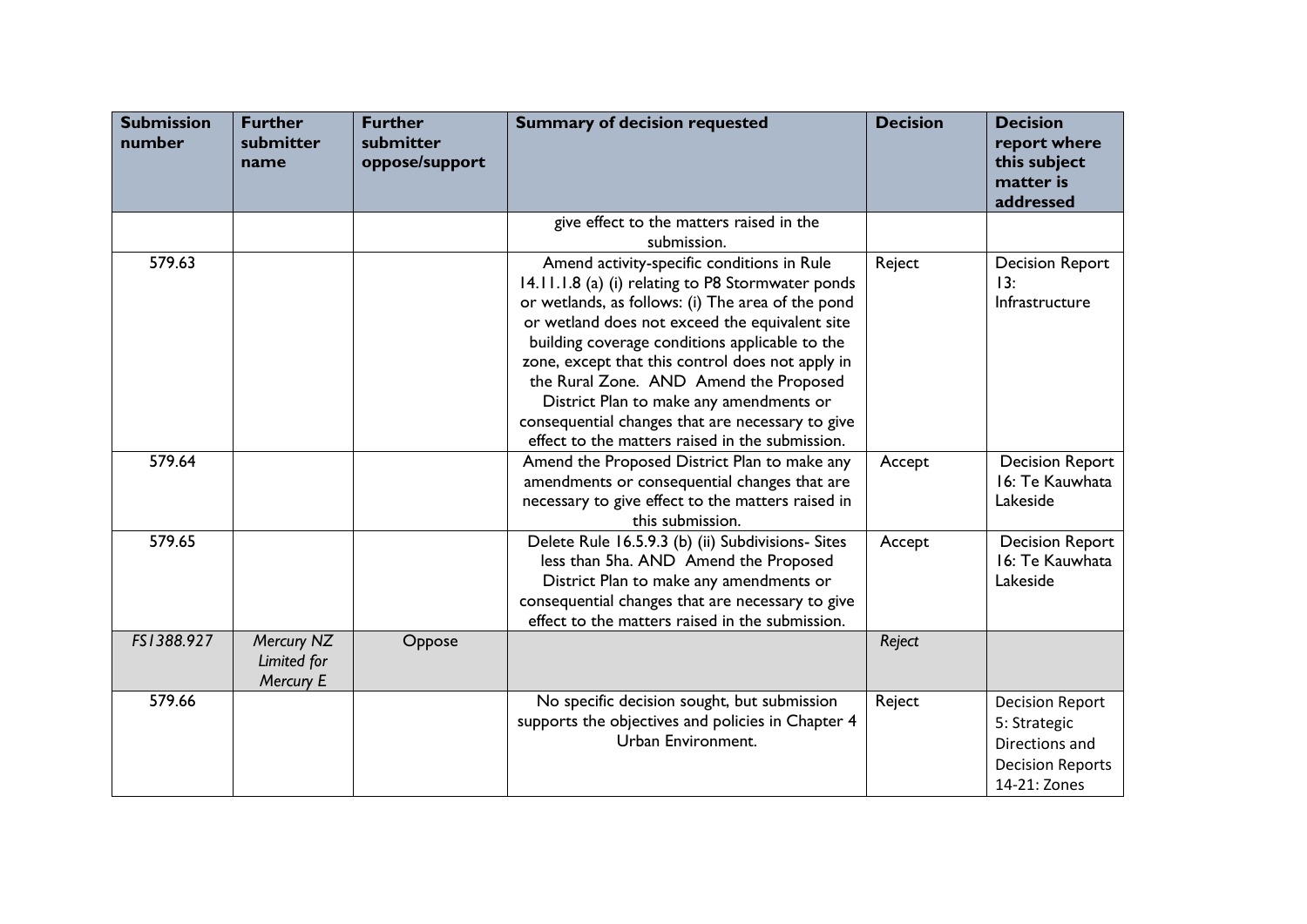| <b>Submission</b><br>number | <b>Further</b><br>submitter<br>name    | <b>Further</b><br>submitter<br>oppose/support | <b>Summary of decision requested</b>                                                                                                                                                                                                                                                                                                                          | <b>Decision</b> | <b>Decision</b><br>report where<br>this subject<br>matter is<br>addressed |
|-----------------------------|----------------------------------------|-----------------------------------------------|---------------------------------------------------------------------------------------------------------------------------------------------------------------------------------------------------------------------------------------------------------------------------------------------------------------------------------------------------------------|-----------------|---------------------------------------------------------------------------|
| FS1087.12                   | Ports of<br>Auckland<br>Limited        | Support                                       |                                                                                                                                                                                                                                                                                                                                                               | Reject          |                                                                           |
| FS1388.928                  | Mercury NZ<br>Limited for<br>Mercury E | Oppose                                        |                                                                                                                                                                                                                                                                                                                                                               | Accept          |                                                                           |
| 579.67                      |                                        |                                               | Delete the Significant Natural Feature overlays<br>from the lake edge within the Lakeside<br>Developments 2017 Limited property, Te<br>Kauwhata (see map included in submission).<br>AND Amend the Proposed District Plan to<br>make any amendments or consequential changes<br>that are necessary to give effect to the matters<br>raised in the submission. | Reject          | <b>Decision Report</b><br>10: Landscapes                                  |
| 579.68                      |                                        |                                               | Delete Rule 22.8.2 P4 relating to A home<br>occupation. AND Amend the Proposed District<br>Plan to make any amendments or consequential<br>changes that are necessary to give effect to the<br>matters raised in the submission.                                                                                                                              | Reject          | <b>Decision Report</b><br>16: Te Kauwhata<br>Lakeside                     |
| FS1388.929                  | Mercury NZ<br>Limited for<br>Mercury E | Oppose                                        |                                                                                                                                                                                                                                                                                                                                                               | Accept          |                                                                           |
| 579.69                      |                                        |                                               | Delete Rule 22.8.2 P5 relating to Afforestation.<br>AND Amend the Proposed District Plan to<br>make any amendments or consequential changes<br>that are necessary to give effect to the matters<br>raised in the submission.                                                                                                                                  | Accept          | <b>Decision Report</b><br>16: Te Kauwhata<br>Lakeside                     |
| FS1388.930                  | Mercury NZ<br>Limited for<br>Mercury E | Oppose                                        |                                                                                                                                                                                                                                                                                                                                                               | Reject          |                                                                           |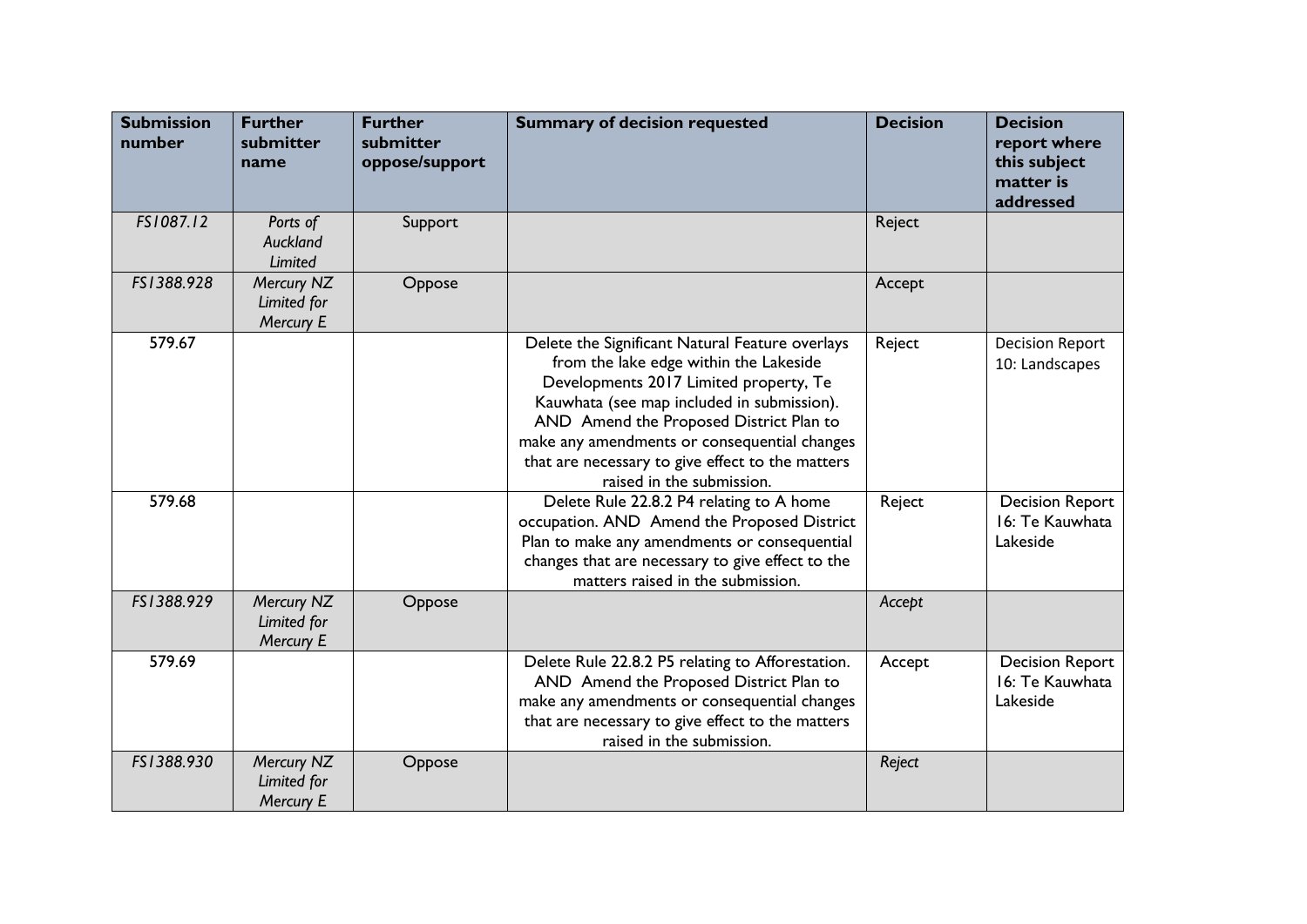| <b>Submission</b><br>number | <b>Further</b><br>submitter<br>name    | <b>Further</b><br>submitter<br>oppose/support | <b>Summary of decision requested</b>                                                                                                                                                                                                                                                                                                                                                                                                                                                        | <b>Decision</b> | <b>Decision</b><br>report where<br>this subject<br>matter is<br>addressed |
|-----------------------------|----------------------------------------|-----------------------------------------------|---------------------------------------------------------------------------------------------------------------------------------------------------------------------------------------------------------------------------------------------------------------------------------------------------------------------------------------------------------------------------------------------------------------------------------------------------------------------------------------------|-----------------|---------------------------------------------------------------------------|
| 579.70                      |                                        |                                               | Delete Rule 22.8.2 P7 relating to Forestry. AND<br>Amend the Proposed District Plan to make any<br>amendments or consequential changes that are<br>necessary to give effect to the matters raised in<br>the submission.                                                                                                                                                                                                                                                                     | Accept          | <b>Decision Report</b><br>16: Te Kauwhata<br>Lakeside                     |
| 579.71                      |                                        |                                               | Delete Rule 22.8.2 P9 relating to Homestay.<br>AND Amend the Proposed District Plan to<br>make any amendments or consequential changes<br>that are necessary to give effect to the matters<br>raised in the submission.                                                                                                                                                                                                                                                                     | Reject          | <b>Decision Report</b><br>16: Te Kauwhata<br>Lakeside                     |
| FS1388.931                  | Mercury NZ<br>Limited for<br>Mercury E | Oppose                                        |                                                                                                                                                                                                                                                                                                                                                                                                                                                                                             | Accept          |                                                                           |
| 579.72                      |                                        |                                               | Amend the activity specific conditions for Rule<br>22.8.2 P22 relating to Structures providing<br>information on culture, history or environment<br>of the Lake Waikare and Te Kauwhata area as<br>follows: (a) Provided it is catered located within<br>the cultural and heritage overlay shown on<br>Precinct 4. AND Amend the Proposed District<br>Plan to make any amendments or consequential<br>changes that are necessary to give effect to the<br>matters raised in the submission. | Accept          | <b>Decision Report</b><br>16: Te Kauwhata<br>Lakeside                     |
| FS1388.932                  | Mercury NZ<br>Limited for<br>Mercury E | Oppose                                        |                                                                                                                                                                                                                                                                                                                                                                                                                                                                                             | Reject          |                                                                           |
| 579.73                      |                                        |                                               | Amend Rule 22.8.2 P23 relating to Memorials<br>recognising the culture and history of the Lake<br>Waikare and Te Kauwhata area as follows: (a)<br>Provided it is catered located within the cultural                                                                                                                                                                                                                                                                                        | Accept          | <b>Decision Report</b><br>16: Te Kauwhata<br>Lakeside                     |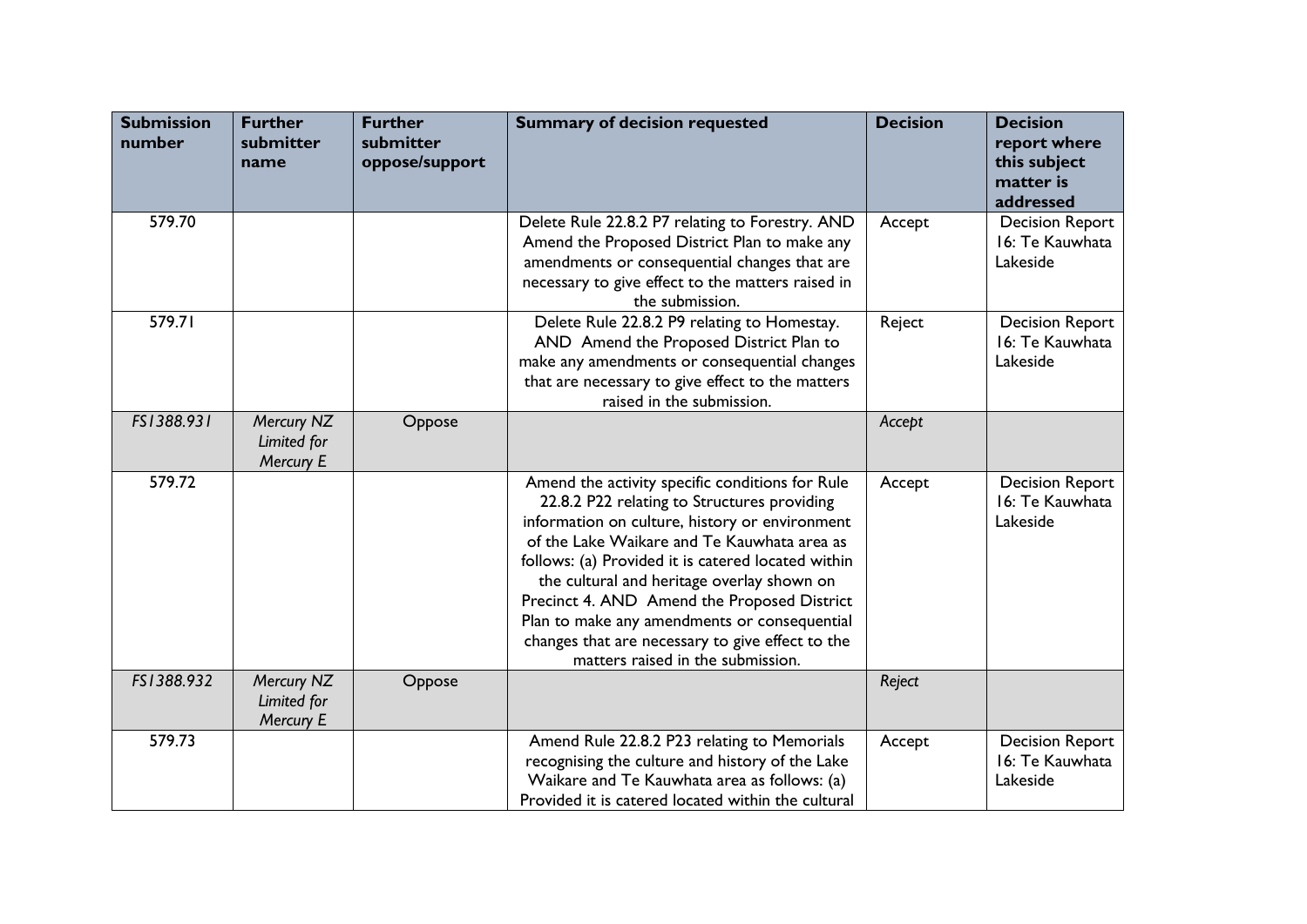| <b>Submission</b><br>number | <b>Further</b><br>submitter<br>name    | <b>Further</b><br>submitter<br>oppose/support | <b>Summary of decision requested</b>                                                                                                                                                                                                                                       | <b>Decision</b> | <b>Decision</b><br>report where<br>this subject<br>matter is<br>addressed |
|-----------------------------|----------------------------------------|-----------------------------------------------|----------------------------------------------------------------------------------------------------------------------------------------------------------------------------------------------------------------------------------------------------------------------------|-----------------|---------------------------------------------------------------------------|
|                             |                                        |                                               | and heritage overlay shown on Precinct 4. AND<br>Amend the Proposed District Plan to make any<br>amendments or consequential changes that are<br>necessary to give effect to the matters raised in<br>the submission.                                                      |                 |                                                                           |
| FS1388.933                  | Mercury NZ<br>Limited for<br>Mercury E | Oppose                                        |                                                                                                                                                                                                                                                                            | Reject          |                                                                           |
| 579.74                      |                                        |                                               | Delete Rule 22.8.3 RDI Restricted Discretionary<br>Activities (relating to Intensive Farming). AND<br>Amend the Proposed District Plan to make any<br>amendments or consequential changes that are<br>necessary to give effect to the matters raised in<br>the submission. | Accept          | <b>Decision Report</b><br>16: Te Kauwhata<br>Lakeside                     |
| FS1388.934                  | Mercury NZ<br>Limited for<br>Mercury E | Oppose                                        |                                                                                                                                                                                                                                                                            | Reject          |                                                                           |
| 579.75                      |                                        |                                               | Delete Rule 22.8.4 D5 Hazardous waste storage,<br>processing or disposal. AND Amend the<br>Proposed District Plan to make any amendments<br>or consequential changes that are necessary to<br>give effect to the matters raised in the<br>submission.                      | Accept          | <b>Decision Report</b><br>16: Te Kauwhata<br>Lakeside                     |
| FS1388.935                  | Mercury NZ<br>Limited for<br>Mercury E | Oppose                                        |                                                                                                                                                                                                                                                                            | Reject          |                                                                           |
| 579.76                      |                                        |                                               | Delete Rule 22.8.4 D7 A correctional facility.<br>AND Amend the Proposed District Plan to<br>make any amendments or consequential changes                                                                                                                                  | Accept          | <b>Decision Report</b><br>16: Te Kauwhata<br>Lakeside                     |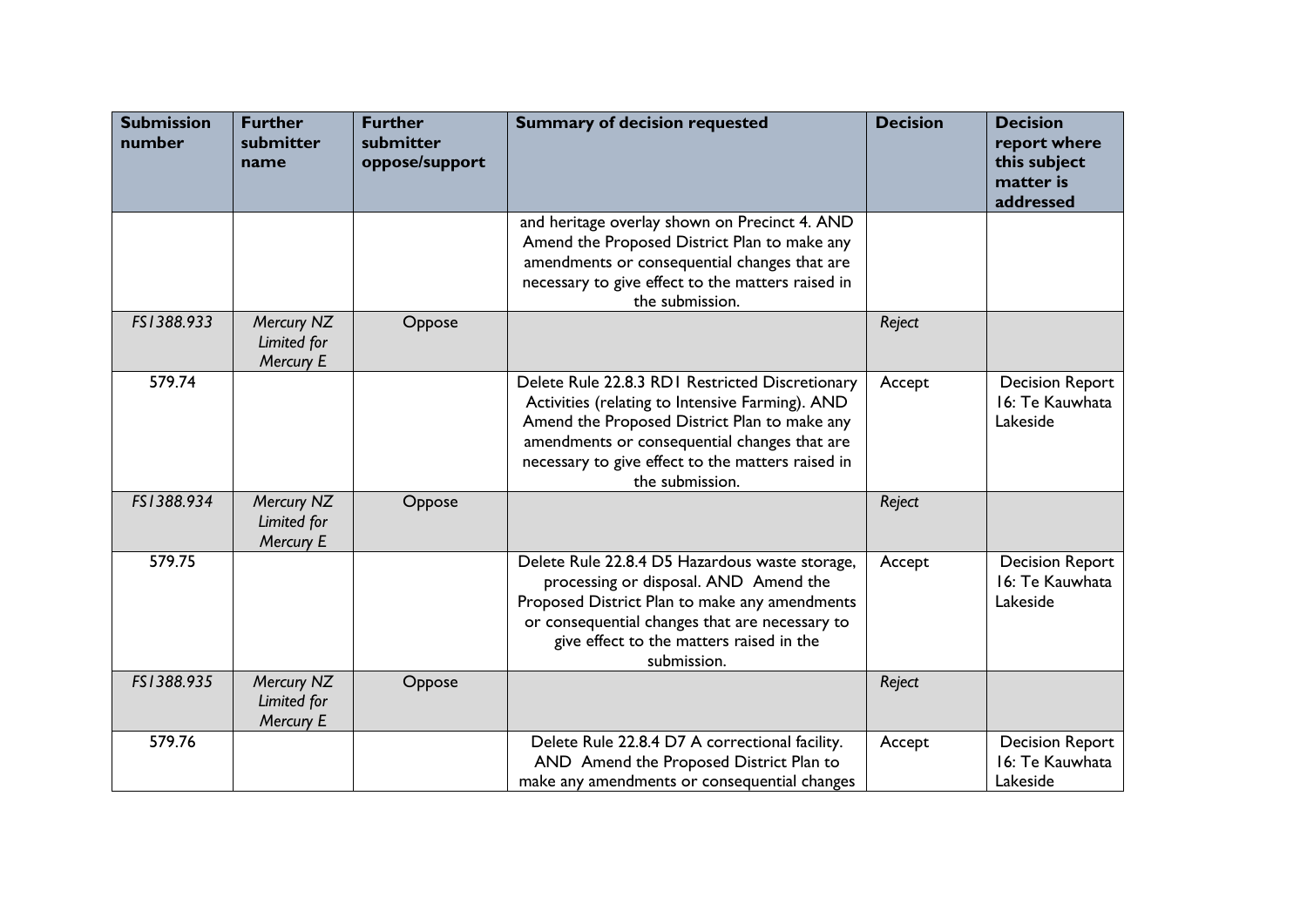| <b>Submission</b><br>number | <b>Further</b><br>submitter<br>name    | <b>Further</b><br>submitter<br>oppose/support | <b>Summary of decision requested</b>                                                                                                                                                                                                                 | <b>Decision</b> | <b>Decision</b><br>report where<br>this subject<br>matter is<br>addressed |
|-----------------------------|----------------------------------------|-----------------------------------------------|------------------------------------------------------------------------------------------------------------------------------------------------------------------------------------------------------------------------------------------------------|-----------------|---------------------------------------------------------------------------|
|                             |                                        |                                               | that are necessary to give effect to the matters<br>raised in the submission.                                                                                                                                                                        |                 |                                                                           |
| FS1388.936                  | Mercury NZ<br>Limited for<br>Mercury E | Oppose                                        |                                                                                                                                                                                                                                                      | Reject          |                                                                           |
| 579.77                      |                                        |                                               | Delete Rule 22.8.4 D8 An extractive industry.<br>AND Amend the Proposed District Plan to<br>make any amendments or consequential changes<br>that are necessary to give effect to the matters<br>raised in the submission.                            | Accept          | <b>Decision Report</b><br>16: Te Kauwhata<br>Lakeside                     |
| FS1388.937                  | Mercury NZ<br>Limited for<br>Mercury E | Oppose                                        |                                                                                                                                                                                                                                                      | Reject          |                                                                           |
| 579.78                      |                                        |                                               | Delete Rule 22.8.4 D9 Commercial activity,<br>excluding a produce stall. AND Amend the<br>Proposed District Plan to make any amendments<br>or consequential changes that are necessary to<br>give effect to the matters raised in the<br>submission. | Accept          | <b>Decision Report</b><br>16: Te Kauwhata<br>Lakeside                     |
| FS1388.938                  | Mercury NZ<br>Limited for<br>Mercury E | Oppose                                        |                                                                                                                                                                                                                                                      | Reject          |                                                                           |
| 579.79                      |                                        |                                               | Delete Rule 22.8.4 D10 Industrial activity. AND<br>Amend the Proposed District Plan to make any<br>amendments or consequential changes that are<br>necessary to give effect to the matters raised in<br>the submission.                              | Accept          | <b>Decision Report</b><br>16: Te Kauwhata<br>Lakeside                     |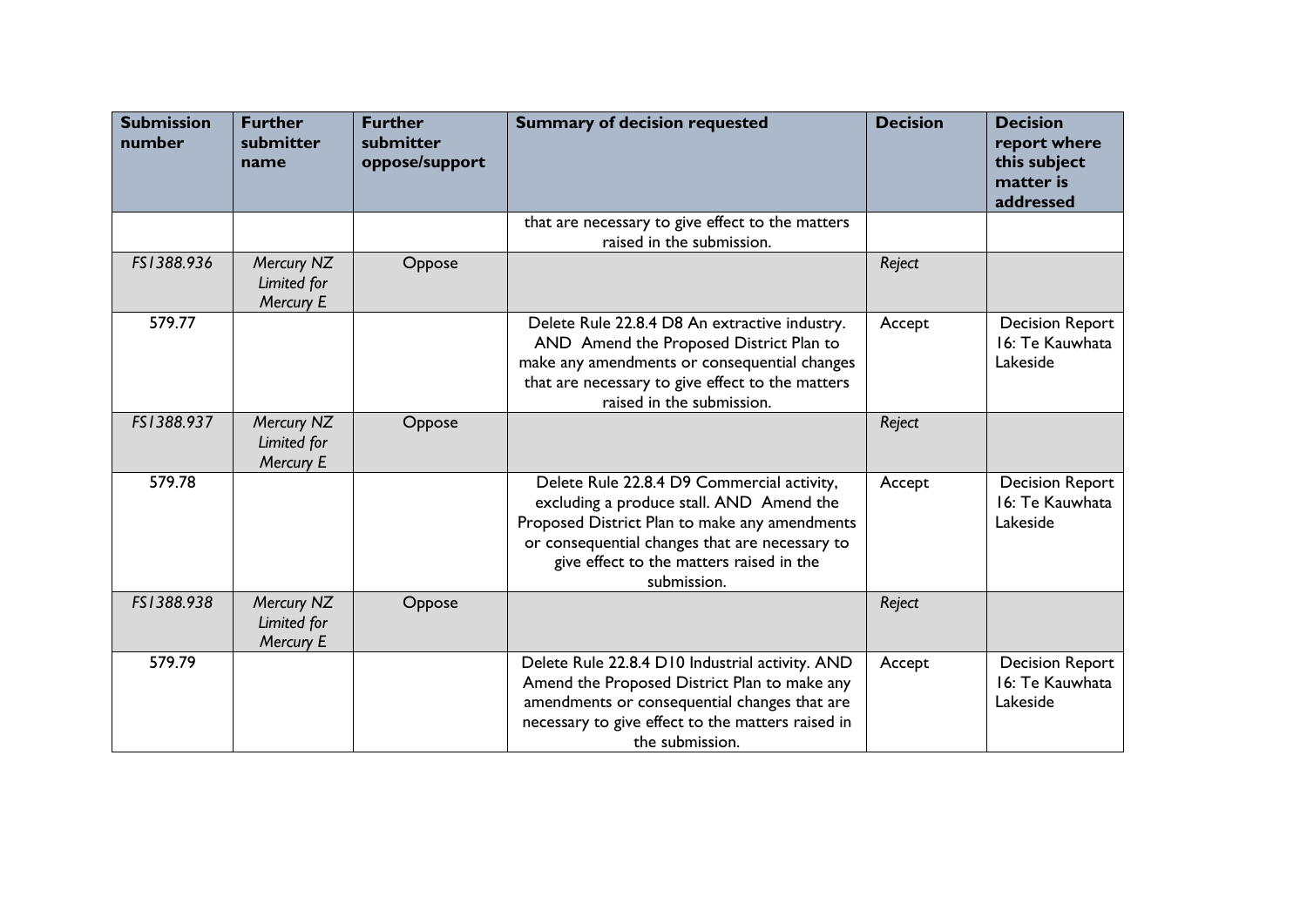| <b>Submission</b><br>number | <b>Further</b><br>submitter<br>name    | <b>Further</b><br>submitter<br>oppose/support | <b>Summary of decision requested</b>                                                                                                                                                                                                                   | <b>Decision</b> | <b>Decision</b><br>report where<br>this subject<br>matter is<br>addressed |
|-----------------------------|----------------------------------------|-----------------------------------------------|--------------------------------------------------------------------------------------------------------------------------------------------------------------------------------------------------------------------------------------------------------|-----------------|---------------------------------------------------------------------------|
| FS1388.939                  | Mercury NZ<br>Limited for<br>Mercury E | Oppose                                        |                                                                                                                                                                                                                                                        | Reject          |                                                                           |
| 579.80                      |                                        |                                               | Delete Rule 22.8.4 D11 Travellers<br>accommodation for more than 5 people. AND<br>Amend the Proposed District Plan to make any<br>amendments or consequential changes that are<br>necessary to give effect to the matters raised in<br>the submission. | Accept          | <b>Decision Report</b><br>16: Te Kauwhata<br>Lakeside                     |
| 579.81                      |                                        |                                               | Delete Rule 22.8.4 D12 Transport depot. AND<br>Amend the Proposed District Plan to make any<br>amendments or consequential changes that are<br>necessary to give effect to the matters raised in<br>the submission.                                    | Accept          | <b>Decision Report</b><br>16: Te Kauwhata<br>Lakeside                     |
| FS1388.940                  | Mercury NZ<br>Limited for<br>Mercury E | Oppose                                        |                                                                                                                                                                                                                                                        | Reject          |                                                                           |
| 579.82                      |                                        |                                               | Delete Rule 22.8.4 D13 Place of assembly. AND<br>Amend the Proposed District Plan to make any<br>amendments or consequential changes that are<br>necessary to give effect to the matters raised in<br>the submission.                                  | Accept          | <b>Decision Report</b><br>16: Te Kauwhata<br>Lakeside                     |
| FS1388.941                  | Mercury NZ<br>Limited for<br>Mercury E | Oppose                                        |                                                                                                                                                                                                                                                        | Reject          |                                                                           |
| 579.83                      |                                        |                                               | Delete Rule 22.8.4 D14 Boarding, breeding or<br>animal training establishments. AND Amend the<br>Proposed District Plan to make any amendments<br>or consequential changes that are necessary to                                                       | Accept          | <b>Decision Report</b><br>16: Te Kauwhata<br>Lakeside                     |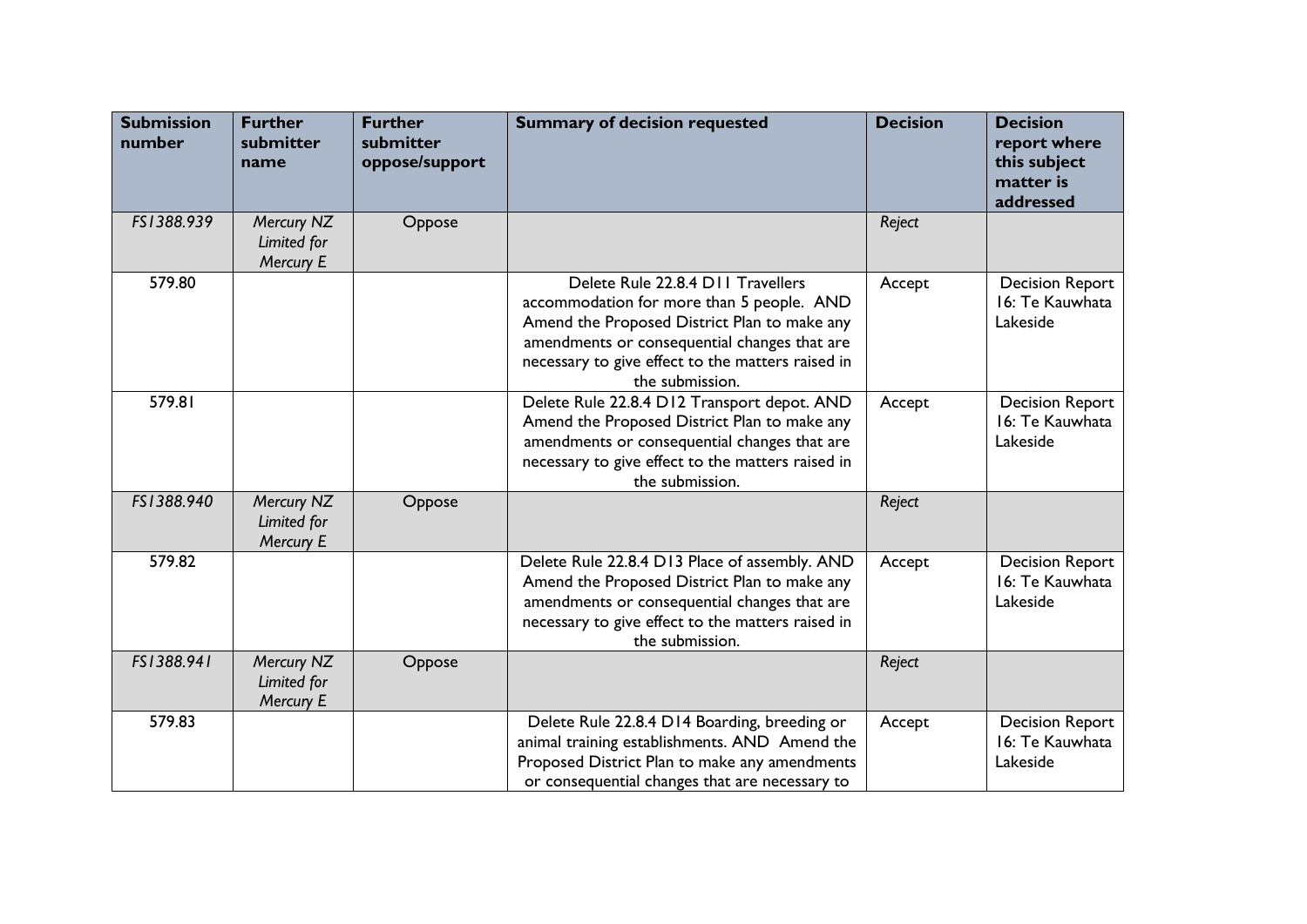| <b>Submission</b><br>number | <b>Further</b><br>submitter<br>name    | <b>Further</b><br>submitter<br>oppose/support | <b>Summary of decision requested</b>                                                                                                                                                                                                                                                                                                                                                                                                                                                                                                                                                                                                             | <b>Decision</b> | <b>Decision</b><br>report where<br>this subject<br>matter is<br>addressed |
|-----------------------------|----------------------------------------|-----------------------------------------------|--------------------------------------------------------------------------------------------------------------------------------------------------------------------------------------------------------------------------------------------------------------------------------------------------------------------------------------------------------------------------------------------------------------------------------------------------------------------------------------------------------------------------------------------------------------------------------------------------------------------------------------------------|-----------------|---------------------------------------------------------------------------|
|                             |                                        |                                               | give effect to the matters raised in the<br>submission.                                                                                                                                                                                                                                                                                                                                                                                                                                                                                                                                                                                          |                 |                                                                           |
| FS1388.942                  | Mercury NZ<br>Limited for<br>Mercury E | Oppose                                        |                                                                                                                                                                                                                                                                                                                                                                                                                                                                                                                                                                                                                                                  | Reject          |                                                                           |
| 579.84                      |                                        |                                               | Amend Table 14.12.5.20 Te Kauwhata Structure<br>Plan-Road cross sections-Local Roads to insert<br>specific provisions which provide for a minimum<br>local road width of 16m and a reduction in the<br>seal width from 8m to 6m. AND<br>Amend Te Kauwhata Structure Plan- Road cross<br>sections- Local Roads to insert specific<br>provisions which provide for private ways which<br>have passing bays and/or dual carriageway to<br>serve more than 8 allotments. AND Amend the<br>Proposed District Plan to make any amendments<br>or consequential changes that are necessary to<br>give effect to the matters raised in the<br>submission. | Reject          | <b>Decision Report</b><br>13:<br>Infrastructure                           |
| 579.85                      |                                        |                                               | No specific decision sought, but submission<br>supports the identification of indicative roads in<br>Lakeside, Te Kauwhata.                                                                                                                                                                                                                                                                                                                                                                                                                                                                                                                      | Accept          | <b>Decision Report</b><br>16: Te Kauwhata<br>Lakeside                     |
| FS1388.943                  | Mercury NZ<br>Limited for<br>Mercury E | Oppose                                        |                                                                                                                                                                                                                                                                                                                                                                                                                                                                                                                                                                                                                                                  | Reject          |                                                                           |
| 579.86                      |                                        |                                               | No specific decision sought, but submission<br>supports the straightened alignment of the main<br>boulevard in Lakeside, Te Kauwhata as compared<br>with Plan Change 20.                                                                                                                                                                                                                                                                                                                                                                                                                                                                         | Accept          | <b>Decision Report</b><br>16: Te Kauwhata<br>Lakeside                     |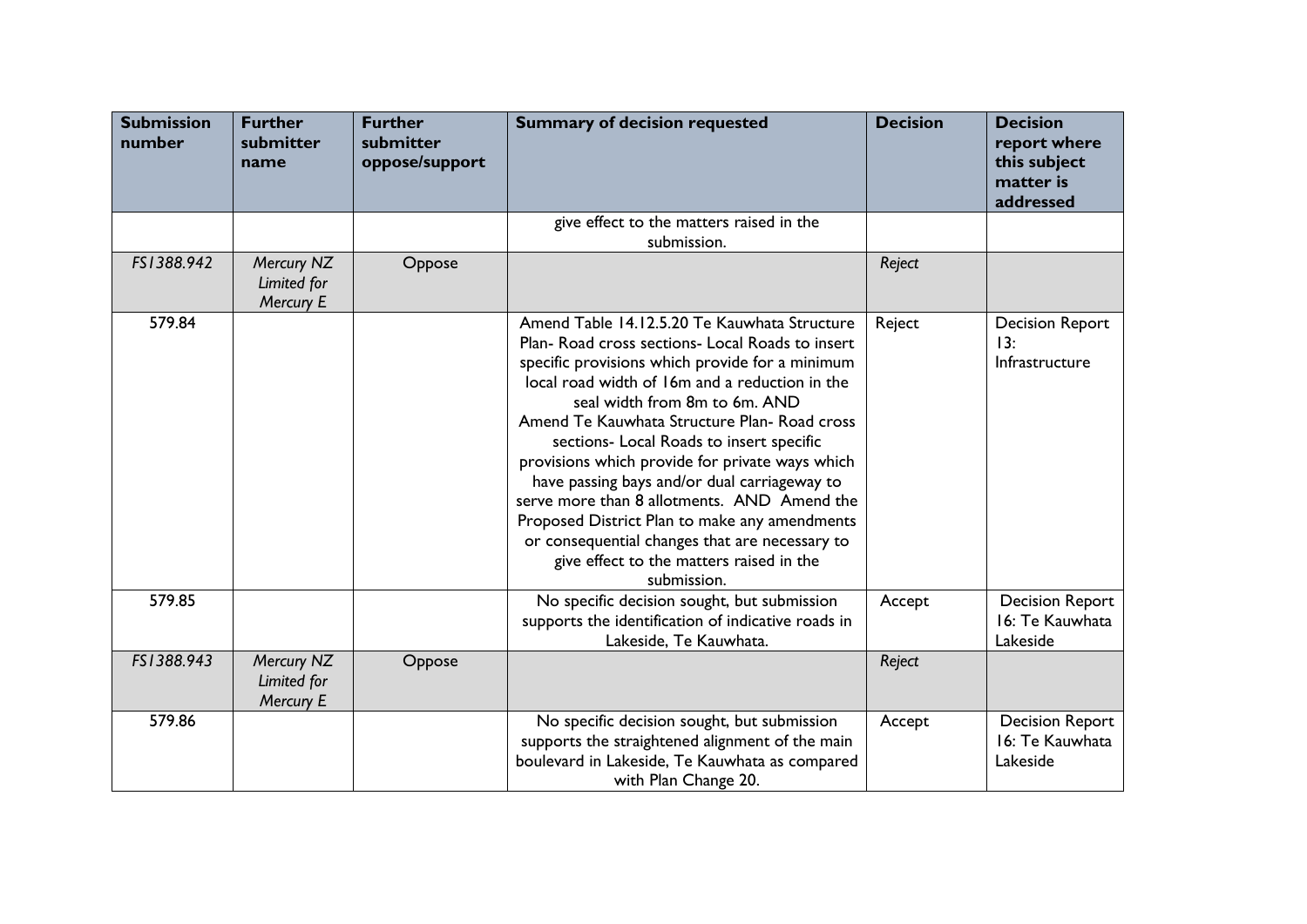| <b>Submission</b><br>number | <b>Further</b><br>submitter<br>name           | <b>Further</b><br>submitter<br>oppose/support | <b>Summary of decision requested</b>                                                                                                                                            | <b>Decision</b> | <b>Decision</b><br>report where<br>this subject<br>matter is<br>addressed                                    |
|-----------------------------|-----------------------------------------------|-----------------------------------------------|---------------------------------------------------------------------------------------------------------------------------------------------------------------------------------|-----------------|--------------------------------------------------------------------------------------------------------------|
| 579.87                      |                                               |                                               | No specific decision sought, but submission<br>supports the identification of the walkway along<br>the edge of the property at Lakeside, Te<br>Kauwhata adjoining Lake Waikare. | Reject          | <b>Decision Report</b><br>13:<br>Infrastructure                                                              |
| 579.88                      |                                               |                                               | No specific decision sought, but submission<br>generally supports the objective and policies<br>relating to Tangata Whenua (Chapter 2 Tangata<br>Whenua).                       | Accept in part  | <b>Decision Report</b><br>6: Tangata<br>Whenua                                                               |
| 579.89                      |                                               |                                               | No specific decision sought, but submission<br>generally supports the objectives and policies<br>relating to the Natural Environment (Chapter 3<br>Natural Environment).        | Accept in Part  | <b>Decision Report</b><br>9: Significant<br><b>Natural Areas</b><br>and Decision<br>Report 10:<br>Landscapes |
| FS1087.13                   | Ports of<br><b>Auckland</b><br>Limited        | Support                                       |                                                                                                                                                                                 | Accept in Part  |                                                                                                              |
| 579.90                      |                                               |                                               | No specific decision sought, but submission<br>generally supports the objectives and policies<br>relating to Rural development (Chapter 5 Rural<br>Environment).                | Accept          | <b>Decision Report</b><br>22: Rural Zone                                                                     |
| FS1087.14                   | Ports of<br><b>Auckland</b><br><b>Limited</b> | Support                                       |                                                                                                                                                                                 | Accept          |                                                                                                              |
| 579.91                      |                                               |                                               | Delete Rule 22.8.3 RD2 Restricted Discretionary<br>Activities (relating to Rural Industry).                                                                                     | Accept          | <b>Decision Report</b><br>16: Te Kauwhata<br>Lakeside                                                        |